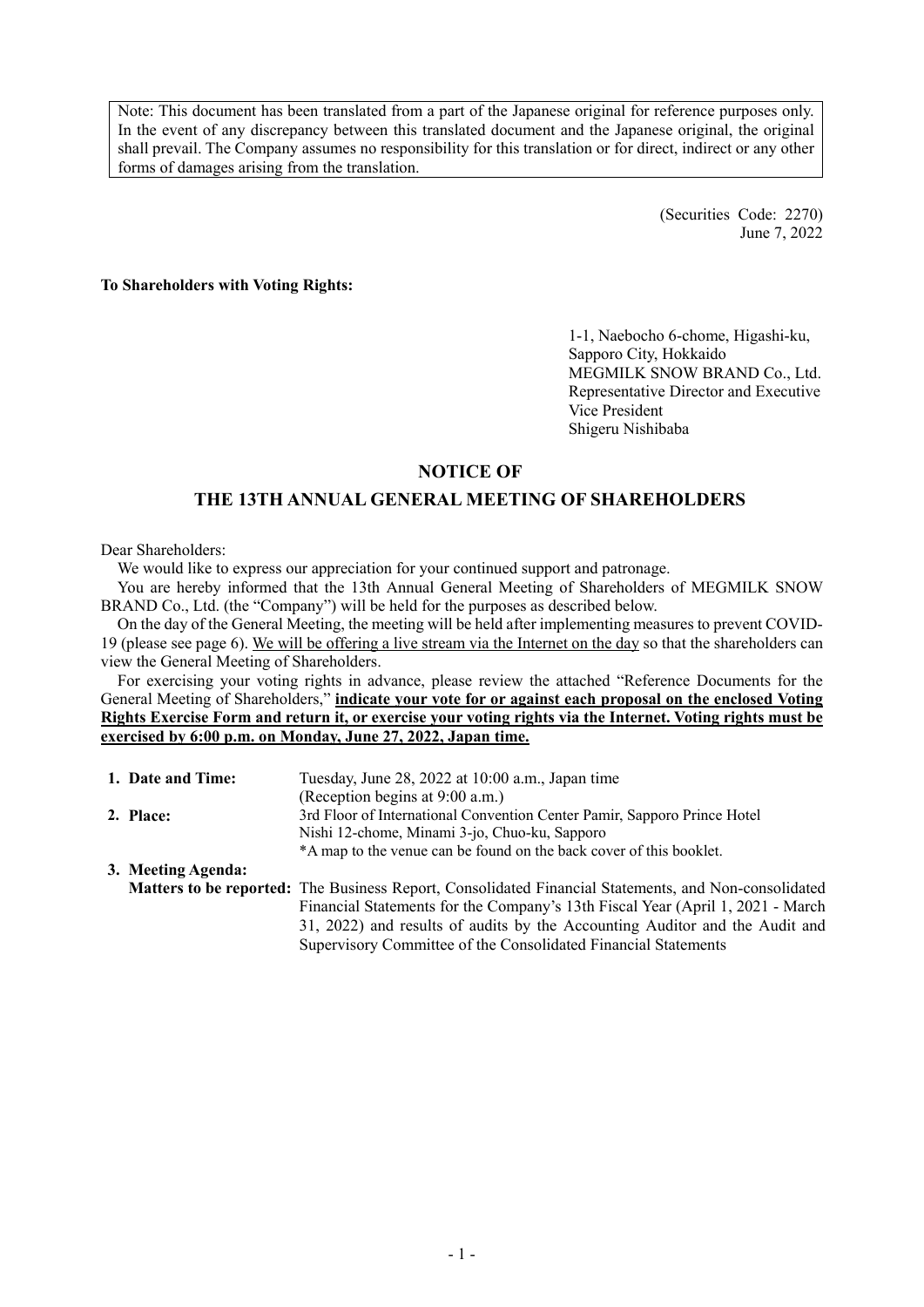### **Proposals to be resolved:**

| Partial Amendments to the Articles of Incorporation                                        |  |  |  |
|--------------------------------------------------------------------------------------------|--|--|--|
| Election of Nine Directors (Excluding Directors Serving as Audit and<br><b>Proposal 2:</b> |  |  |  |
| <b>Supervisory Committee Members)</b>                                                      |  |  |  |
| Election of Three Directors Serving as Audit and Supervisory Committee                     |  |  |  |
| <b>Members</b>                                                                             |  |  |  |
| Election of Two Substitute Directors Serving as Audit and Supervisory                      |  |  |  |
| <b>Committee Members</b>                                                                   |  |  |  |
|                                                                                            |  |  |  |

### **4. Matters Concerning Exercise of Voting Rights, etc.**

Please review "Matters Concerning Exercise of Voting Rights" on pages 3-4.

#### **5. Matters Concerning the Meeting**

- (1) For shareholders who have given consent to receive Notices of General Meetings of Shareholders via the Internet and indicated that paper copies of the Voting Rights Exercise Form are not required, the Company has not sent Voting Rights Exercise Forms. If you plan to attend on the day of the Meeting, please request a paper copy of the Voting Rights Exercise Form from the shareholder registry administrator (Transfer Agent Department, Mizuho Trust & Banking Co., Ltd.) by Monday, June 20, 2022 at 5:00 p.m., Japan time.
- (2) Votes may only be exercised via proxy if the proxy is a shareholder with voting rights in the Company. You may not designate more than one proxy. Additionally, in this event, the Voting Rights Exercise Form of the shareholder must be submitted accompanied by written documentation proving the authority of the proxy.
- (3) Shareholders who require assistance or Japanese interpretation are allowed to be accompanied by one caregiver or interpreter. However, unless these accompanying individuals are shareholders with voting rights, their speech and conduct will be limited to their capabilities as a caregiver or interpreter.

| [Contact Information for Voting Rights Exercise Form Requests]                          |  |
|-----------------------------------------------------------------------------------------|--|
| Transfer Agent Department, Mizuho Trust & Banking Co., Ltd.                             |  |
| 8-4 Izumi 2-chome, Suginami-ku, Tokyo, 168-8507                                         |  |
| Telephone: 0120-288-324 (Toll free within Japan)                                        |  |
| Hours of operation: 9:00 a.m. to 5:00 p.m. (excluding Saturdays, Sundays, and holidays) |  |
|                                                                                         |  |

- o When attending on the day of the Meeting, please submit the enclosed Voting Rights Exercise Form to the receptionist. We also request that you bring these documents with you to as reference.
- o In the event that there are revisions to the Reference Documents for the General Meeting of Shareholders, the Business Report, the Consolidated Financial Statements, or the Non-consolidated Financial Statements, the revised versions shall be posted on the Company's website.
- o Of the documents to be provided with this Notice of General Meeting of Shareholders, the following items are posted on the Company's website in accordance with laws and regulations and Article 16 of the Company's Articles of Incorporation, and are not included in this booklet. As a result, the content of this booklet is a subset of the documents audited by the Audit and Supervisory Committee and the Accounting Auditor to prepare the Audit Reports.
	- 1. Basic Policies on Control of a Stock Company
	- 2. Consolidated Statement of Changes in Net Assets
	- 3. Notes to Consolidated Financial Statements
	- 4. Non-consolidated Statement of Changes in Net Assets
	- 5. Notes to Non-consolidated Financial Statements
- o Please note that the proceedings of this General Meeting of Shareholders will be conducted entirely in Japanese.

Company's website (https://www.meg-snow.com/)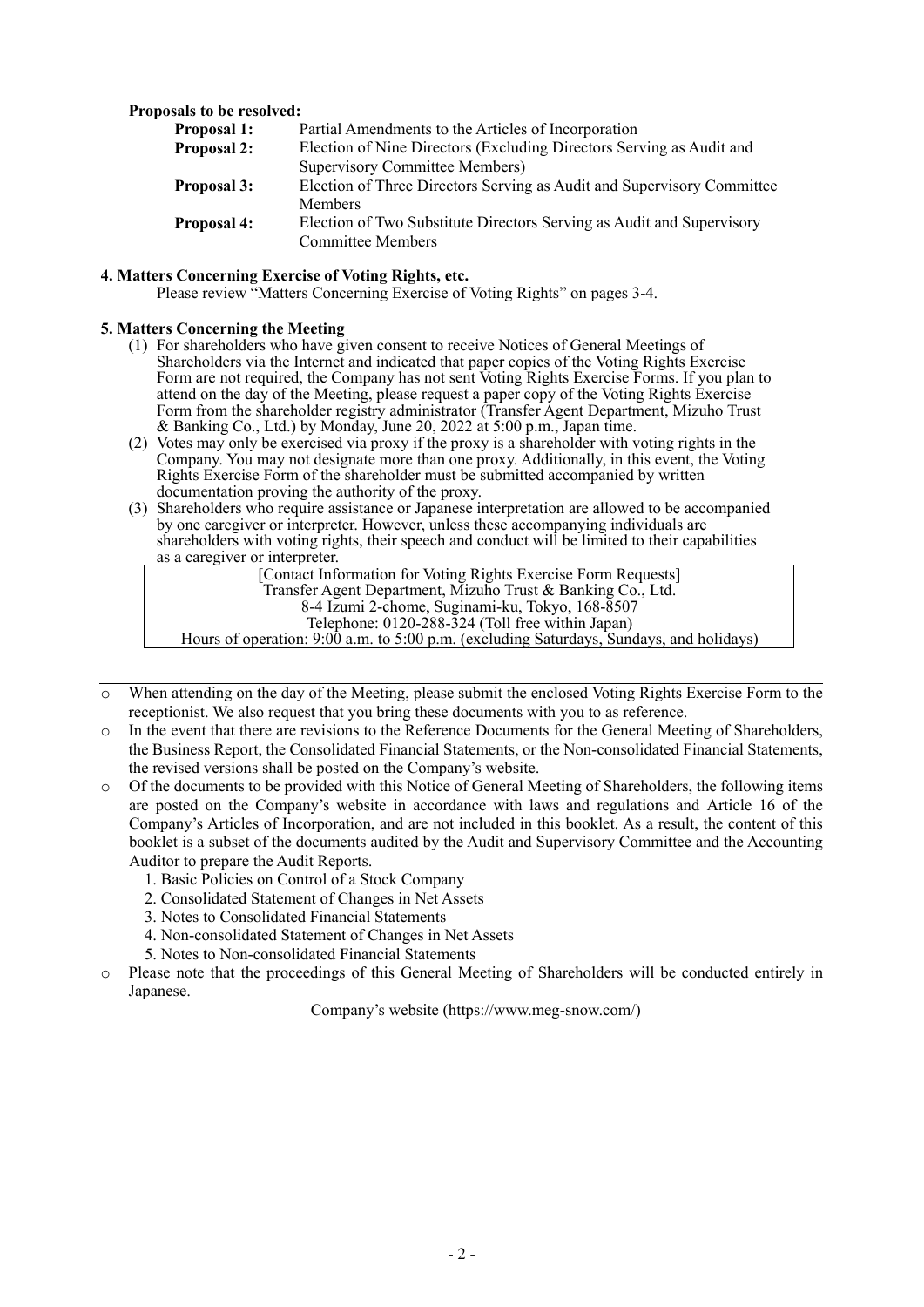# **Matters Concerning Exercise of Voting Rights**

### **1. Exercise of Voting Rights via Mail**

Please indicate your vote for or against each proposal on the enclosed Voting Rights Exercise Form, and **return it so that it arrives by 6:00 p.m. on Monday, June 27, 2022, Japan time.**

### **2. Exercise of Voting Rights via the Internet, etc.**

(1) Voting Rights Exercise Website

In lieu of exercising voting rights via writing, voting rights may be exercised on the "Voting Rights Exercise Website" (below) designated by the Company. For shareholders who wish to exercise voting rights via the Internet, please log in and follow the on-screen instructions by utilizing the voting rights exercise code and password printed along the right edge of the enclosed Voting Rights Exercise Form. For security purposes, you will be required to change your password upon initial login.

# **https://soukai.mizuho-tb.co.jp/**

### (2) Exercise of Voting Rights

- **a. Votes exercised by 6:00 p.m. on Monday, June 27, 2022, Japan time are valid.**
- b. In the event that voting rights are exercised both via writing and the Internet, the vote cast via the Internet shall be deemed valid.
- c. In the event that voting rights are exercised multiple times via the Internet, the most recent vote cast shall be deemed valid.

### (3) Passwords

- a. Passwords (including those modified by shareholders) are valid only for this general meeting. New passwords will be issued for the next General Meeting of Shareholders.
- b. Passwords are an important method to verify the identity of shareholders that are exercising votes via the voting rights exercise website. Please ensure that other people do not know your password. The Company and the shareholder registry administrator (Transfer Agent Department, Mizuho Trust & Banking Co., Ltd.) will never request passwords from shareholders.
- c. After a certain number of failed login attempts, the password will become locked and invalid. If it becomes locked, please follow the on-screen instructions.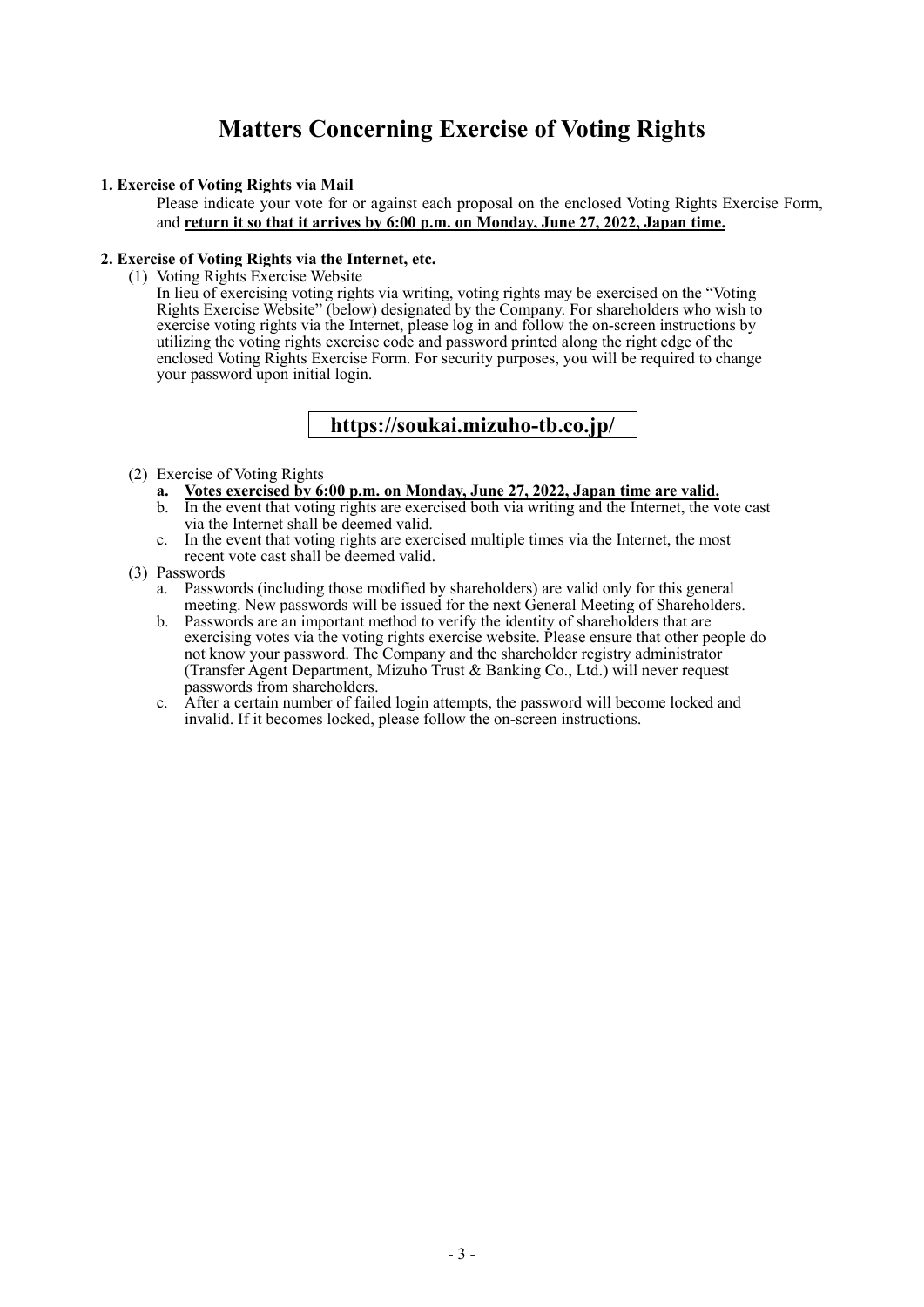- (4) Other Matters to Note
	- Expenses to use the Internet (Internet service provider fees, transmission fees, etc.) are to be borne by the shareholder.
	- b. The voting rights exercise website has been tested with typical Internet connection equipment, but the website may not be accessible depending upon your equipment.
	- c. For any questions, please contact the organizations below.

|  | [Contact Information]                                                                     |
|--|-------------------------------------------------------------------------------------------|
|  | 1. Dedicated line for inquiries concerning using the voting rights exercise website, etc. |
|  | Internet Help Center, Transfer Agent Department, Mizuho Trust & Banking Co., Ltd.         |
|  | Telephone: 0120-768-524 (Toll free within Japan)                                          |
|  | Hours of operation: 9:00 a.m. to 9:00 p.m. (excluding Saturdays, Sundays, and             |
|  | holidays)                                                                                 |
|  | 2. Inquiries concerning questions other than 1. above                                     |
|  | Transfer Agent Department, Mizuho Trust & Banking Co., Ltd.                               |
|  | Telephone: 0120-288-324 (Toll free within Japan)                                          |
|  | Hours of operation: 9:00 a.m. to 5:00 p.m. (excluding Saturdays, Sundays, and             |
|  | holidays)                                                                                 |

 Exercise of Voting Rights via the "Electronic Voting Rights Exercise Platform" for Institutional Investors

Institutional investors that have applied to use the Electronic Voting Rights Exercise Platform operated by ICJ Co., Ltd. ahead of time may use the Platform as the electronic method for exercise of voting rights for this General Meeting of Shareholders of the Company.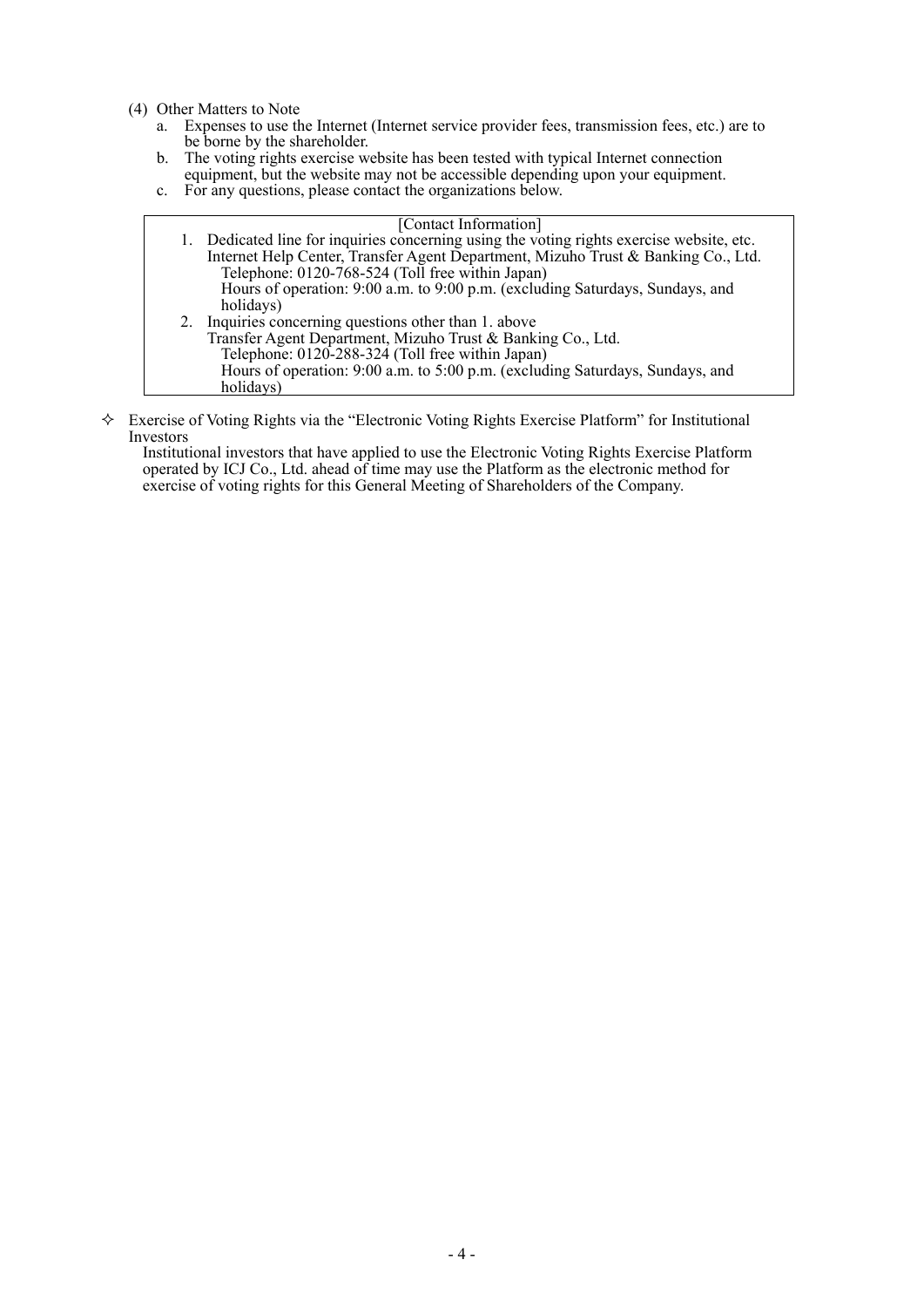# **Live Streaming of General Meeting of Shareholders**

We will be offering a live stream via the Internet so that the shareholders can view the General Meeting of Shareholders.

| Available                                                                                                                                                                                             |                                   | Tuesday, June 28, 2022 at 10:00 a.m.                                                                                                         |  |  |  |
|-------------------------------------------------------------------------------------------------------------------------------------------------------------------------------------------------------|-----------------------------------|----------------------------------------------------------------------------------------------------------------------------------------------|--|--|--|
| from:                                                                                                                                                                                                 |                                   |                                                                                                                                              |  |  |  |
| Click on the "13th Ordinary General Meeting of Shareholders Live Streaming" button on<br>the Company's website, and enter your shareholder ID and password on the login screen<br>to view the stream. |                                   |                                                                                                                                              |  |  |  |
| How to watch<br>the live<br>stream:                                                                                                                                                                   | Streaming URL:<br>Shareholder ID: | https://www.meg-snow.com/ir/stockinformation/live/<br>"Shareholder Number" stated on the Voting Rights<br>Exercise Form (9 digits)           |  |  |  |
|                                                                                                                                                                                                       | Password:                         | Shareholder's "Postal Code" on the address<br>registered on the shareholders registry current as of<br>March 31, 2022 (7 digits, no hyphens) |  |  |  |

Important notes

[Important note for those attending the General Meeting of Shareholders in person]

 While we will make every effort to avoid showing attending shareholders on the stream, please be aware that you may be shown on the stream under unavoidable circumstances.

[Important notes for shareholders watching the live stream of the General Meeting of Shareholders]

- Unlike those attending the Meeting in person, those viewing the live stream will not be able to participate in voting on the day of the Meeting. Please exercise your voting rights in advance by mail or via the Internet (please see pages 3-4). In addition, please note that we will not be able to accept questions or comments from shareholders watching the live stream during the deliberation.
- Viewing the stream may not be possible depending on your computer, Internet connection, Internet traffic conditions, etc.
- The live stream may be unavoidably interrupted or suspended due to circumstances such as equipment or system trouble.
- Shareholders are responsible for any costs related to viewing the stream.
- It is prohibited to reproduce, publish, or reprint the video or audio data of the live stream, or to provide it to a third party.
- The sharing of shareholder IDs and passwords with third parties is strictly prohibited.
- In order to protect the privacy of shareholders attending the Meeting, only the areas near the Meeting chairperson and the officers will be shown in the live stream.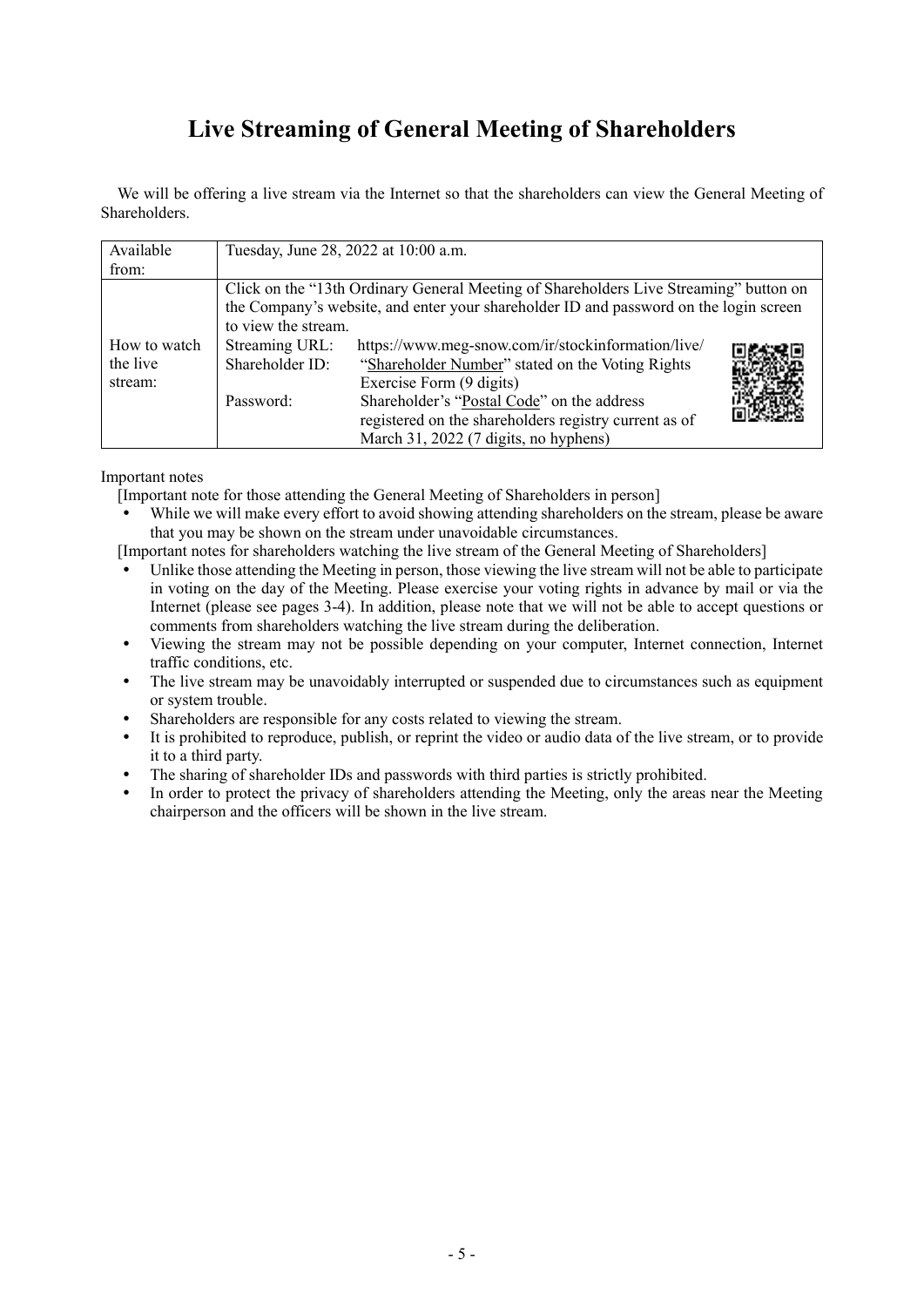### **< Announcement Regarding Response to the New Coronavirus Infectious Disease >**

We will implement the following measures to prevent the infection on the day of the Meeting.

- o Please wear a mask when visiting the venue. Anyone without a mask will not be admitted.
- o Alcohol sanitizers will be provided at the entrance of the venue. Please use it to disinfect your hands and fingers.
- o We will take body temperatures of visitors at the entrance of the venue. Those who are found to have a fever of 37.5 degrees Celsius or higher by temperature-measurement will not be admitted. In addition, we may decline the entry of anyone who appears to be sick.
- o Spacing between seats are provided.

 $\overline{a}$ 

- o The Company's staff will handle the Meeting with masks on.
- o The shareholders can view the General Meeting of Shareholders via a live stream on the day. For details, please see page 5. In addition, a video-recording of the Meeting will be uploaded onto the Company's website after the meeting.
- o We will notify you on the Company's web site if there are any other measures or changes to prevent the spread of the new coronavirus infection.

**Company's website (https://www.meg-snow.com/)**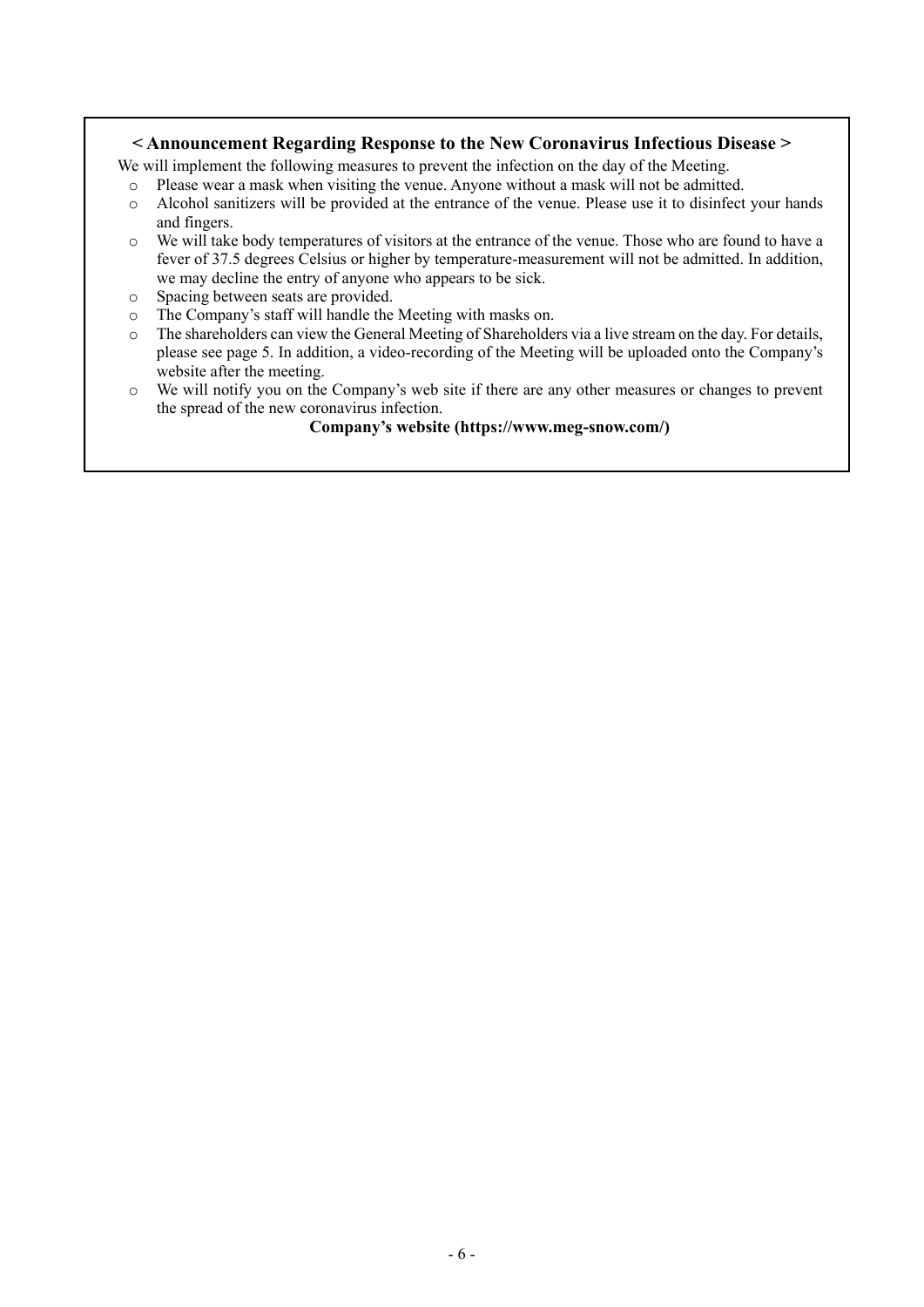# **Reference Documents for the General Meeting of Shareholders**

### **Proposals and References**

### **Proposal 1:** Partial Amendments to the Articles of Incorporation

1. Reasons for the amendments

The revised stipulations stipulated in the proviso of Article 1 of the supplementary provisions of the "Act Partially Amending the Companies Act" (Act No. 70 of 2019) will be enforced on September 1, 2022, and the Company proposes the following amendments to the Company's Articles of Incorporation in preparation for the implementation of the system for electronic provision of materials for general meetings of shareholders.

- (1) Article 16, Paragraph 1 of the proposed amendments stipulates that information that is the content of reference material for the general meeting of shareholders, etc., shall be provided electronically.
- (2) Article 16, Paragraph 2 of the proposed amendments establishes stipulations to place limits on the scope of matters to be recorded in physical documents that are provided to shareholders who request provision of physical documents.
- (3) As stipulations concerning disclosure of reference material for general meetings of shareholders on the Internet and the deemed provision of such material (Article 16 of the current Articles of Incorporation) will no longer be necessary, these shall be deleted.
- (4) Supplementary provisions shall be established concerning the effective date, etc., in line with the new establishments and deletions above.

(Underlines indicate amended sections)

### 2. Contents of the amendments

The contents of the amendments are as follows.

|                                                  | $\alpha$ chuchines muicate amended sections |
|--------------------------------------------------|---------------------------------------------|
| Current Articles of Incorporation                | Proposed amendments                         |
| (Disclosure of Reference Material for General    |                                             |
| Meetings of Shareholders on the Internet and the |                                             |
| Deemed Provision of Such Material)               |                                             |
| Article 16<br>Where the Company has, upon        | <deleted></deleted>                         |
| convening a general meeting of                   |                                             |
| shareholders, disclosed                          |                                             |
| information that should be stated                |                                             |
| or indicated in reference material               |                                             |
| for the general meeting of                       |                                             |
| shareholders, business reports,                  |                                             |
| financial documents, and                         |                                             |
| consolidated financial documents,                |                                             |
| by using the Internet in accordance              |                                             |
| with the Ordinances of the                       |                                             |
| Ministry of Justice, the Company                 |                                             |
| shall be deemed to have provided                 |                                             |
| such material for shareholders.                  |                                             |
|                                                  |                                             |
| <newly established=""></newly>                   | (Measures for Electronic Provision, etc.)   |
|                                                  | Article 16                                  |
|                                                  | 1. The Company shall, when                  |
|                                                  | convening a general meeting of              |
|                                                  | shareholders, provide                       |
|                                                  | electronically information that is          |
|                                                  | the content of reference material           |
|                                                  | for the general meeting of                  |
|                                                  | shareholders, etc.                          |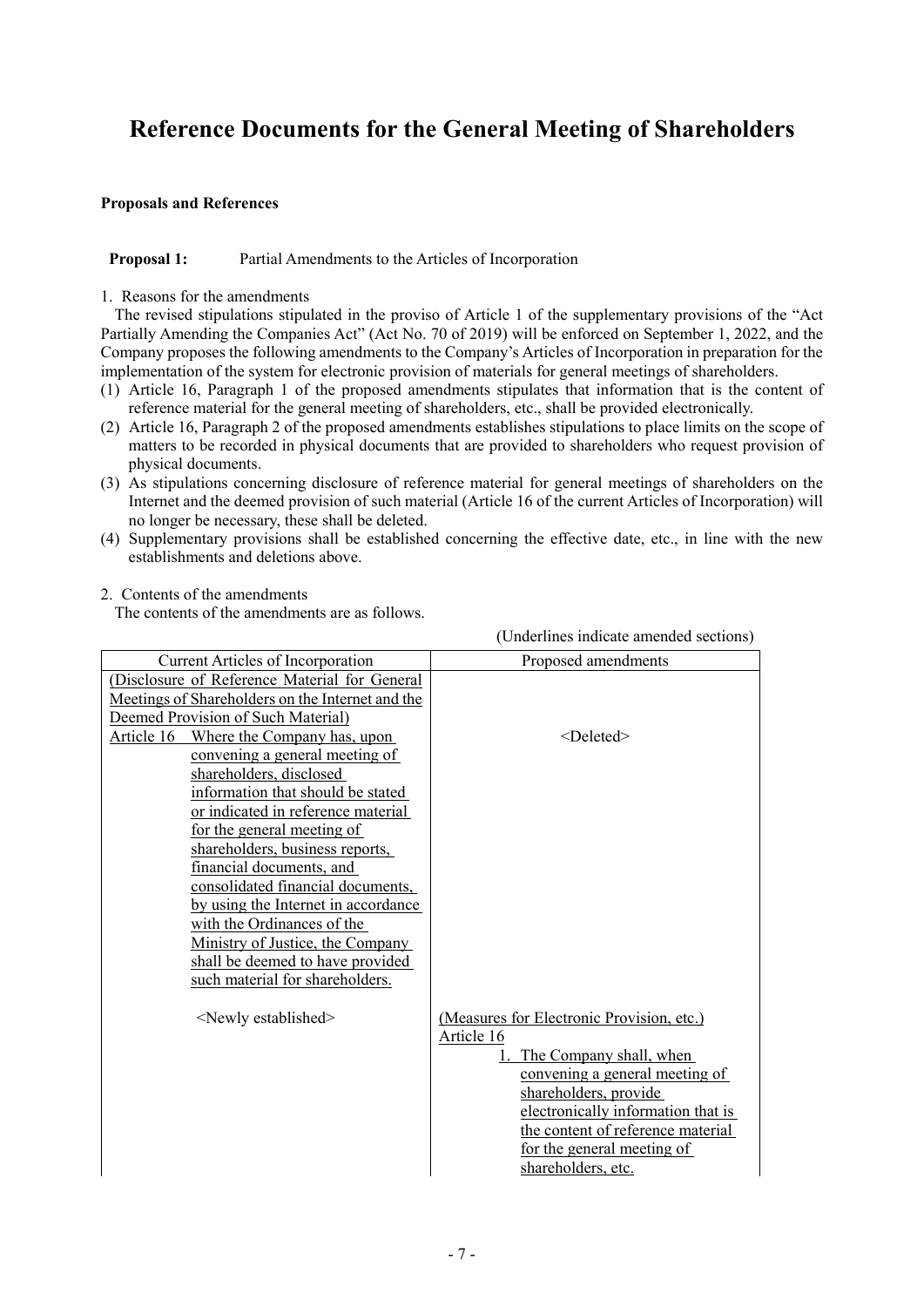| <b>Current Articles of Incorporation</b> | Proposed amendments                        |
|------------------------------------------|--------------------------------------------|
|                                          | 2.<br>Of the matters to which electronic   |
|                                          | provision measures apply, the              |
|                                          | Company may choose not to                  |
|                                          | record all or part of matters              |
|                                          | stipulated in the Ordinance of the         |
|                                          | Ministry of Justice in the physical        |
|                                          | documents provided to                      |
|                                          | shareholders who made requests             |
|                                          | for provision of physical                  |
|                                          | documents by the record date for           |
|                                          | voting rights.                             |
| <newly established=""></newly>           | (Supplementary Provisions)                 |
|                                          | (Transitional Measures Regarding Amendment |
|                                          | of Article 16)                             |
|                                          | <u>Article 3</u>                           |
|                                          | Article 16 of the proposed<br>1.           |
|                                          | amendments shall take effect on            |
|                                          | September 1, 2022, the date of             |
|                                          | enforcement of the revised                 |
|                                          | stipulations stipulated in the             |
|                                          | proviso of Article 1 of the                |
|                                          | supplementary provisions of the            |
|                                          | <b>Act Partially Amending the</b>          |
|                                          | Companies Act (Act No. 70 of               |
|                                          | 2019; the "Enforcement Date").             |
|                                          | 2. Notwithstanding the provisions of       |
|                                          | the previous paragraph, Article 16         |
|                                          | (Disclosure of Reference Material          |
|                                          | for General Meetings of                    |
|                                          | Shareholders on the Internet and           |
|                                          | the Deemed Provision of Such               |
|                                          | Material) of the Articles of               |
|                                          | Incorporation shall remain valid for       |
|                                          | general meetings of shareholders           |
|                                          | held on a day that is within six           |
|                                          | months of the Enforcement Date.            |
|                                          | These supplementary provisions<br>3.       |
|                                          | shall be deleted on the day after          |
|                                          | which six months have elapsed              |
|                                          | since the Enforcement Date or the          |
|                                          | day after which three months have          |
|                                          | elapsed since the day of the general       |
|                                          | meeting of shareholders in the             |
|                                          | previous paragraph, whichever is           |
|                                          | later.                                     |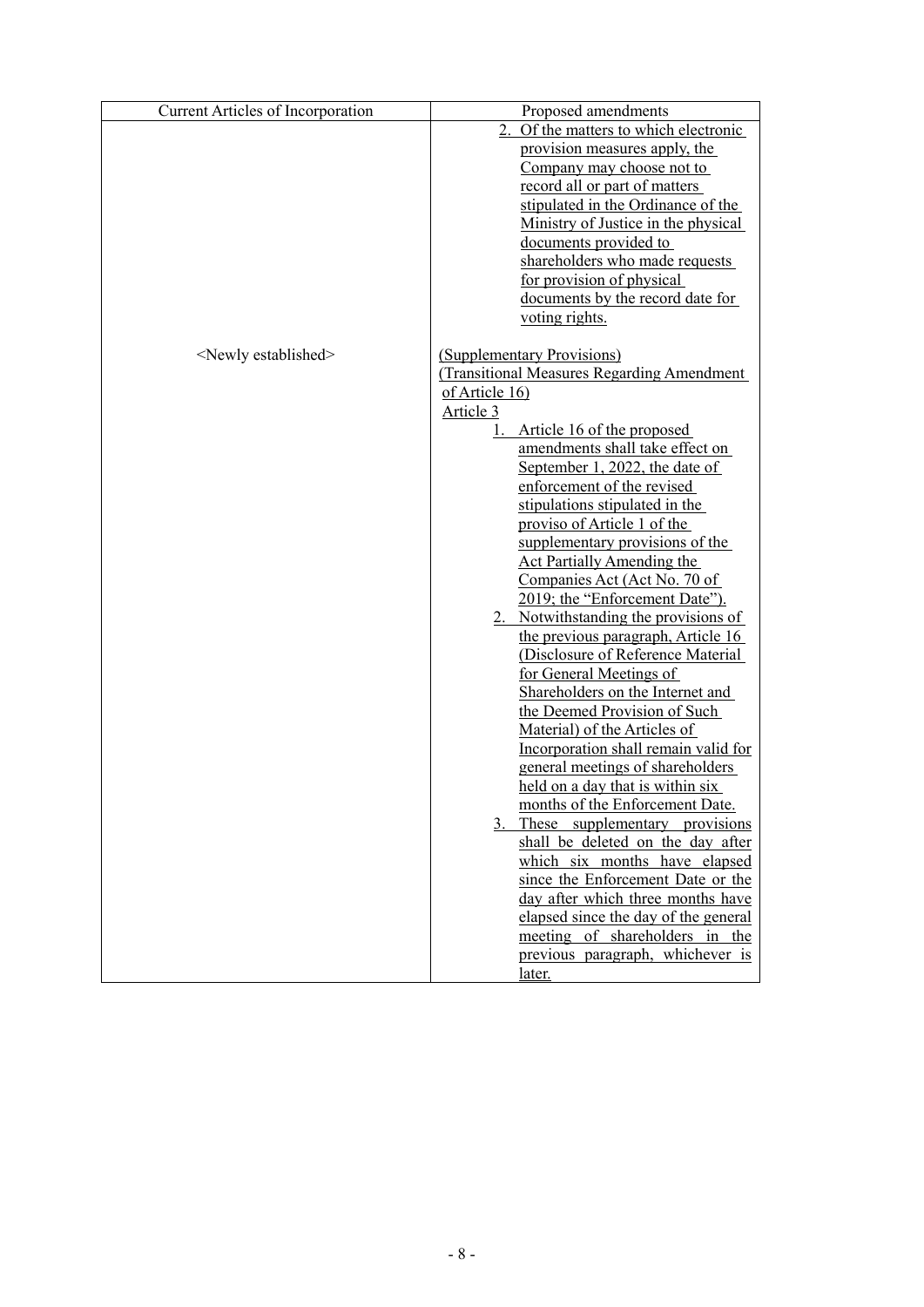### **Proposal 2:** Election of Nine Directors (Excluding Directors Serving as Audit and Supervisory Committee Members)

The term of office of all six Directors (excluding Directors Serving as Audit and Supervisory Committee Members; hereinafter the same applies within this proposal) will expire at the conclusion of this Annual General Meeting of Shareholders. Accordingly, in order to further strengthen the management structure, the Company proposes to increase the number of Directors by three and to elect nine Directors.

In the event that the election of the Directors is approved, the term of office of Directors will be up to the conclusion of the next Annual General Meeting of Shareholders.

The candidates for Director were decided after deliberation by the Nomination Advisory Committee, which comprises of a majority of independent External Directors.

| No.            | Name            | Present positions at<br>the Company                                  | Present responsibilities at the<br>Company                                                                                                          | Candidate category                                                    |
|----------------|-----------------|----------------------------------------------------------------------|-----------------------------------------------------------------------------------------------------------------------------------------------------|-----------------------------------------------------------------------|
| $\mathbf{1}$   | Masatoshi Sato  | President and Chief<br><b>Executive Officer</b>                      | Overall management                                                                                                                                  | New appointment                                                       |
| $\overline{2}$ | Tomomi Ishii    | Managing Executive<br>Officer                                        | In charge of Institutional Foods<br>Dept.                                                                                                           | New appointment                                                       |
| $\overline{3}$ | Hideki Motoi    | Representative<br>Director and<br><b>Executive Vice</b><br>President | Overall management and<br>assistant to the President, In<br>charge of Personnel and<br>Internal Audit, Deputy<br>Manager of Accounting &<br>Finance | Reappointment                                                         |
| $\overline{4}$ | Takehiko Inoue  | Director and<br>Managing Executive<br>Officer                        | In charge of Production, and<br>Production Technology                                                                                               | Reappointment                                                         |
| 5              | Satoshi Inaba   | Director and<br>Managing Executive<br>Officer                        | In charge of Marketing, Dairy<br>Foods Marketing, and Milk<br>Beverages & Desserts Marketing                                                        | Reappointment                                                         |
| 6              | Ryoichi Sueyasu | Managing Executive<br>Officer                                        | In charge of International Dept.,<br>Functional Food Marketing and<br>Purchasing                                                                    | New appointment                                                       |
| $\tau$         | Teiji Iwahashi  | Managing Executive<br>Officer                                        | In charge of Affiliated Company<br>Control, Deputy Manager of<br>General Affairs                                                                    | New appointment                                                       |
| 8              | Kumiko Bando    |                                                                      |                                                                                                                                                     | New appointment<br><b>External Director</b><br>Independent<br>Officer |
| 9              | Hiroshi Fukushi |                                                                      |                                                                                                                                                     | New appointment<br><b>External Director</b><br>Independent<br>Officer |

The candidates for Director are as follows: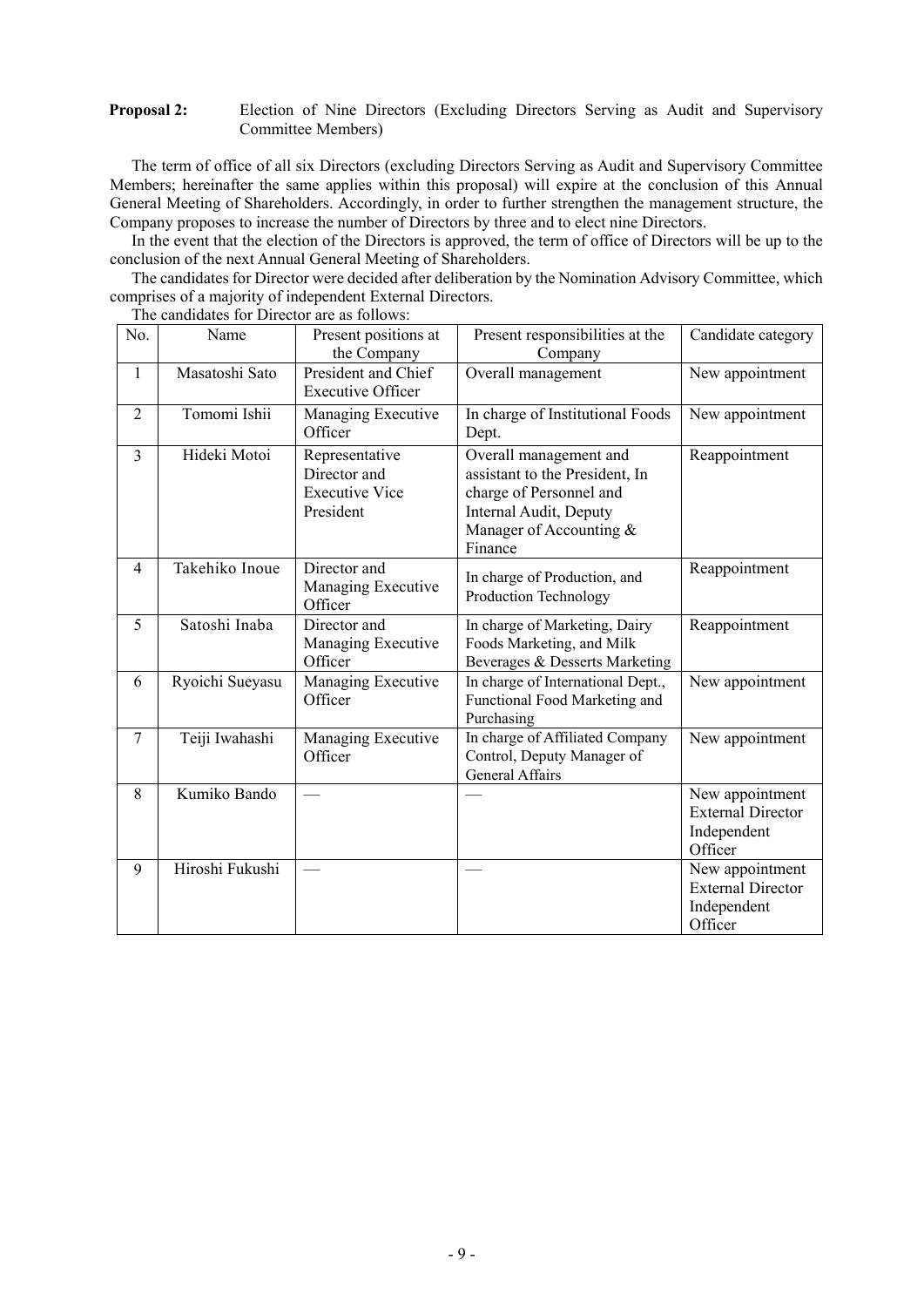| No. | Name<br>(Date of birth)                                                                                                | Past experience, positions, responsibilities and significant concurrent positions |                                                            | Number of<br>shares of the |
|-----|------------------------------------------------------------------------------------------------------------------------|-----------------------------------------------------------------------------------|------------------------------------------------------------|----------------------------|
|     |                                                                                                                        |                                                                                   |                                                            | Company held               |
|     |                                                                                                                        | April 1985                                                                        | Joined Snow Brand Milk Products Co., Ltd.                  |                            |
|     |                                                                                                                        | October 2008                                                                      | Deputy General Manager, Corporate Planning Dept. of Nippon |                            |
|     |                                                                                                                        |                                                                                   | Milk Community Co., Ltd.                                   |                            |
|     |                                                                                                                        | October 2009                                                                      | Sendai Branch manager of Nippon Milk Community Co., Ltd.   |                            |
|     |                                                                                                                        | April 2011                                                                        | General Manager, Metropolitan West Sales Branch Office of  |                            |
|     |                                                                                                                        |                                                                                   | the Company                                                |                            |
|     |                                                                                                                        | April 2013                                                                        | Deputy General Manager, Corporate Planning Div.            |                            |
|     | New appointment                                                                                                        | June 2014                                                                         | General Manager, Chubu Regional Sales Office               |                            |
|     | Masatoshi Sato                                                                                                         | April 2017                                                                        | General Manager, Secretarial Dept.                         | Common stock               |
|     | (January 18, 1963)                                                                                                     | April 2019                                                                        | General Manager, Dairy Foods Marketing Dept.               | $1,865$ shares             |
|     |                                                                                                                        | June 2020                                                                         | Managing Executive Officer                                 |                            |
|     |                                                                                                                        | April 2022                                                                        | President and Chief Executive Officer (current position)   |                            |
|     |                                                                                                                        |                                                                                   |                                                            |                            |
|     |                                                                                                                        | (Responsibilities)                                                                |                                                            |                            |
|     |                                                                                                                        | In charge of overall management                                                   |                                                            |                            |
|     |                                                                                                                        | (Significant concurrent positions)                                                |                                                            |                            |
|     |                                                                                                                        | Chairman of Japan Cheese Promotion Council                                        |                                                            |                            |
|     |                                                                                                                        |                                                                                   | Committee Chair of Japan Cheese Fair Trade Council         |                            |
|     |                                                                                                                        | Chairman of Japan Milk Fair Trade Conference                                      |                                                            |                            |
|     | [Reasons for selecting the candidate for Director]                                                                     |                                                                                   |                                                            |                            |
|     | Mr. Masatoshi Sato has extensive experience in dairy foods and marketed milk for home use, and has also held important |                                                                                   |                                                            |                            |
|     | responsibilities at the core of management, such as corporate planning. The Company has determined that he has the     |                                                                                   |                                                            |                            |
|     | appropriate experience and capabilities to serve as Director of the Company and has nominated him as a candidate for   |                                                                                   |                                                            |                            |
|     | Director.                                                                                                              |                                                                                   |                                                            |                            |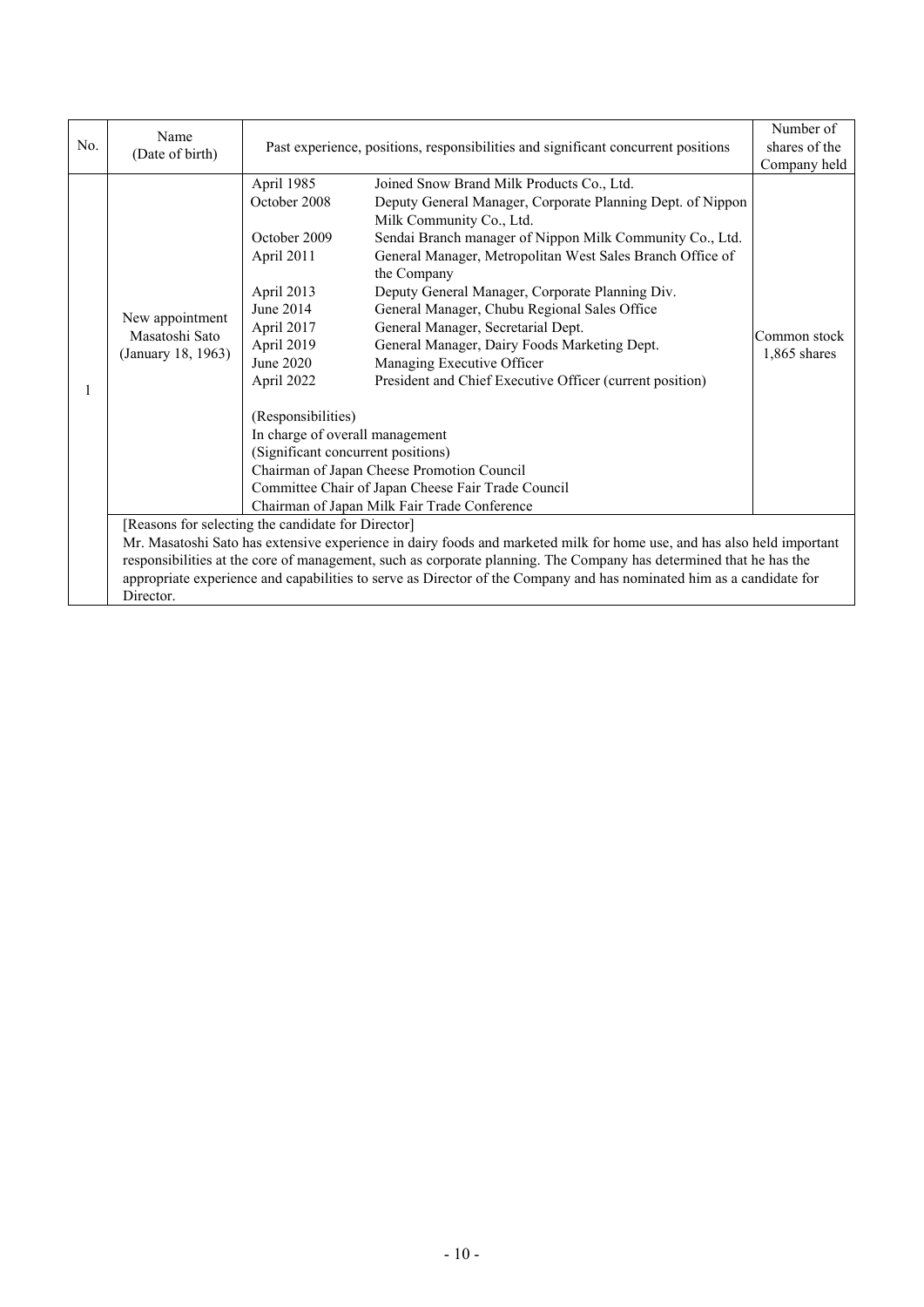| No. | Name                                                                                                                    |                                                                                   |                                                                                                                                    | Number of<br>shares of the |  |  |
|-----|-------------------------------------------------------------------------------------------------------------------------|-----------------------------------------------------------------------------------|------------------------------------------------------------------------------------------------------------------------------------|----------------------------|--|--|
|     | (Date of birth)                                                                                                         | Past experience, positions, responsibilities and significant concurrent positions |                                                                                                                                    | Company held               |  |  |
|     |                                                                                                                         | April 1980                                                                        | Joined National Federation of Agricultural Cooperative                                                                             |                            |  |  |
|     | New appointment<br>Tomomi Ishii                                                                                         |                                                                                   | Associations (ZEN-NOH)                                                                                                             |                            |  |  |
|     |                                                                                                                         | April 2007                                                                        | Deputy General Manager, Headquarters Livestock Production<br>Division of ZEN-NOH                                                   |                            |  |  |
|     |                                                                                                                         | January 2008                                                                      | General Manager, Headquarters Livestock Production Division<br>of ZEN-NOH                                                          |                            |  |  |
|     |                                                                                                                         | <b>July 2010</b>                                                                  | Senior Executive Director, Scientific Feed Laboratory Co., Ltd.                                                                    | Common stock<br>234 shares |  |  |
| 2   | (July 5, 1957)                                                                                                          | June 2013                                                                         | Representative Director and President, Scientific Feed<br>Laboratory Co., Ltd.                                                     |                            |  |  |
|     |                                                                                                                         | June 2021                                                                         | Managing Executive Officer of the Company (current position)                                                                       |                            |  |  |
|     |                                                                                                                         | (Responsibilities)                                                                |                                                                                                                                    |                            |  |  |
|     |                                                                                                                         | In charge of Institutional Foods Dept.                                            |                                                                                                                                    |                            |  |  |
|     |                                                                                                                         | [Reasons for selecting the candidate for Director]                                |                                                                                                                                    |                            |  |  |
|     |                                                                                                                         |                                                                                   | Mr. Tomomi Ishii has extensive experience and wide-ranging insight as a corporate manager, as well as expertise in the             |                            |  |  |
|     |                                                                                                                         |                                                                                   | livestock and feed sectors and other fields. The Company has determined that he has the appropriate experience and                 |                            |  |  |
|     |                                                                                                                         |                                                                                   | capabilities to serve as Director of the Company and has nominated him as a candidate for Director.<br>Joined The Norinchukin Bank |                            |  |  |
|     |                                                                                                                         | April 1984<br><b>July 2004</b>                                                    |                                                                                                                                    |                            |  |  |
|     |                                                                                                                         | August 2005                                                                       | General Manager, Naha Branch of The Norinchukin Bank<br>General Manager of JA Sales Dept. of Mizuho Securities Co.,                |                            |  |  |
|     |                                                                                                                         |                                                                                   | Ltd.                                                                                                                               |                            |  |  |
|     |                                                                                                                         | <b>July 2007</b>                                                                  | Deputy General Manager, Credit & Alternative Portfolio                                                                             |                            |  |  |
|     | Reappointment                                                                                                           |                                                                                   | Planning Div. of The Norinchukin Bank                                                                                              |                            |  |  |
|     | Hideki Motoi                                                                                                            | <b>July 2009</b>                                                                  | General Manager, Corporate Planning Dept. of Snow Brand                                                                            |                            |  |  |
|     | (December 20, 1961)                                                                                                     |                                                                                   | Milk Products Co., Ltd.                                                                                                            |                            |  |  |
|     |                                                                                                                         | October 2009                                                                      | General Manager, Corporate Planning Dept. of the Company                                                                           |                            |  |  |
|     | Record of attendance                                                                                                    | April 2011                                                                        | General Manager, Corporate Planning Div.                                                                                           |                            |  |  |
|     | at Board of Directors                                                                                                   | <b>July 2011</b>                                                                  | General Manager, Agriculture, Forestry, Fishery & Ecology                                                                          | Common stock               |  |  |
|     | meetings                                                                                                                |                                                                                   | Business Planning Div. of The Norinchukin Bank                                                                                     | 6,023 shares               |  |  |
|     | 18 out of 18 (100%)                                                                                                     | June 2014                                                                         | Managing Director of The Norinchukin Bank                                                                                          |                            |  |  |
| 3   |                                                                                                                         | May 2016                                                                          | Adviser of the Company                                                                                                             |                            |  |  |
|     | Years in office                                                                                                         | June 2016                                                                         | Director and Managing Executive Officer                                                                                            |                            |  |  |
|     | 6 years                                                                                                                 | June 2019                                                                         | Representative Director and Executive Vice President (current<br>position)                                                         |                            |  |  |
|     |                                                                                                                         |                                                                                   |                                                                                                                                    |                            |  |  |
|     |                                                                                                                         | (Responsibilities)                                                                |                                                                                                                                    |                            |  |  |
|     |                                                                                                                         |                                                                                   | Overall management and assistant to the President, in charge of Personnel and                                                      |                            |  |  |
|     |                                                                                                                         |                                                                                   | Internal Audit, Deputy Manager of Accounting & Finance                                                                             |                            |  |  |
|     | [Reasons for selecting the candidate for Director]                                                                      |                                                                                   |                                                                                                                                    |                            |  |  |
|     | Mr. Hideki Motoi possesses abundant experience and wide-ranging insight as a corporate manager and is familiar with the |                                                                                   |                                                                                                                                    |                            |  |  |
|     | fields such as management planning, personnel, finance, information systems, and others. The Company has determined     |                                                                                   |                                                                                                                                    |                            |  |  |
|     |                                                                                                                         |                                                                                   | that he has the appropriate experience and capabilities to serve as a Director of the Company and has reappointed him as a         |                            |  |  |
|     | candidate for Director.                                                                                                 |                                                                                   |                                                                                                                                    |                            |  |  |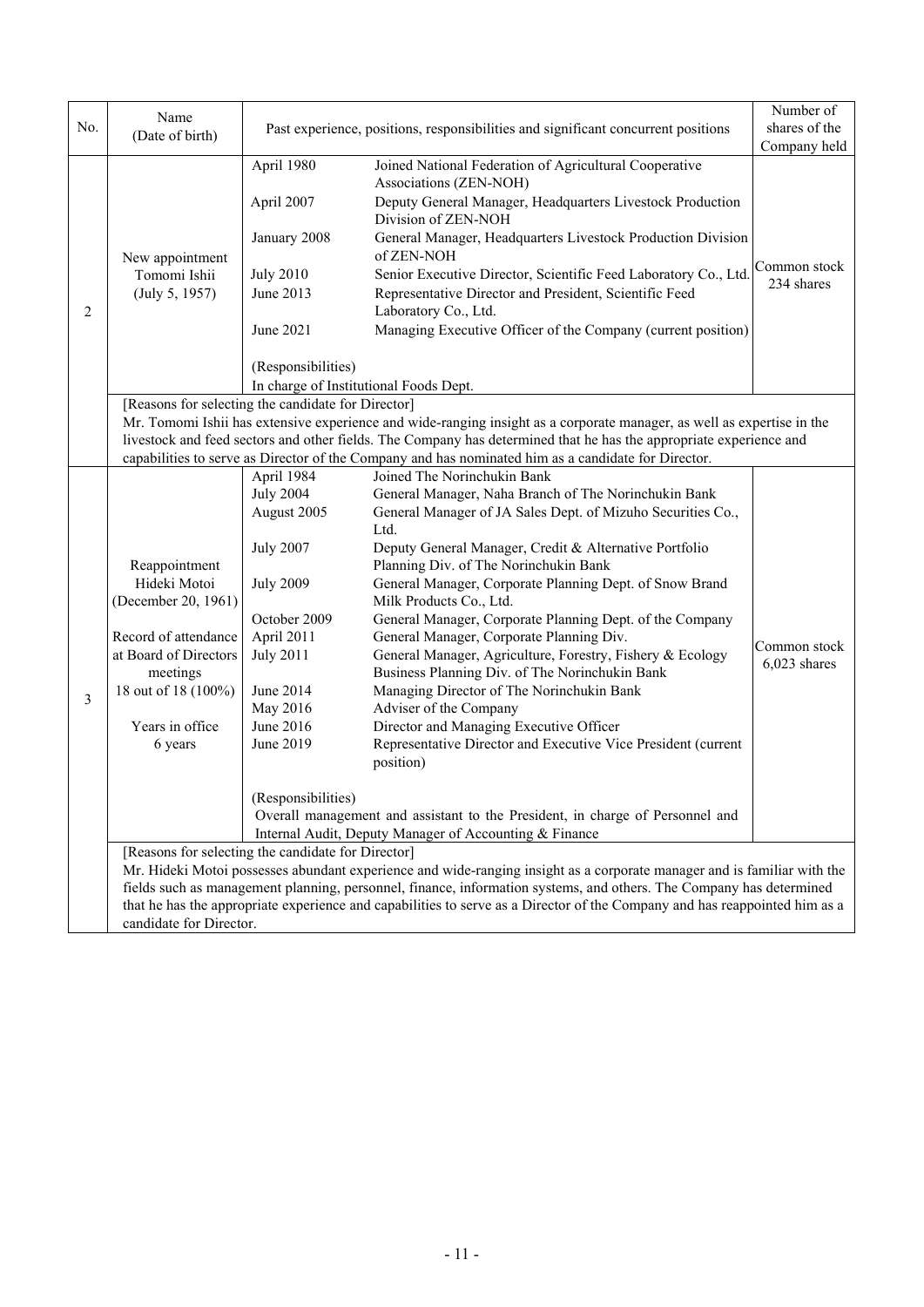| No.             | Name<br>(Date of birth)                                                                                                                                                                                                                                                                                                                                                                                                                                                                                                                                                                                                        | Past experience, positions, responsibilities and significant concurrent positions       |                                                                                                                                                                                                                                                                                    | Number of<br>shares of the   |
|-----------------|--------------------------------------------------------------------------------------------------------------------------------------------------------------------------------------------------------------------------------------------------------------------------------------------------------------------------------------------------------------------------------------------------------------------------------------------------------------------------------------------------------------------------------------------------------------------------------------------------------------------------------|-----------------------------------------------------------------------------------------|------------------------------------------------------------------------------------------------------------------------------------------------------------------------------------------------------------------------------------------------------------------------------------|------------------------------|
|                 |                                                                                                                                                                                                                                                                                                                                                                                                                                                                                                                                                                                                                                |                                                                                         |                                                                                                                                                                                                                                                                                    | Company held                 |
| 4               | Reappointment<br>Takehiko Inoue<br>(December 15, 1965)<br>Record of attendance<br>at Board of Directors<br>meetings<br>18 out of 18 (100%)<br>Years in office                                                                                                                                                                                                                                                                                                                                                                                                                                                                  | April 1989<br>April 2015<br>April 2017<br>April 2019<br>June 2020<br>(Responsibilities) | Joined Snow Brand Milk Products Co., Ltd.<br>General Manager, Fukuoka Plant of the Company<br>General Manager, Taiki Plant<br>General Manager, Production Dept.<br>Director and Managing Executive Officer (current position)<br>In charge of Production and Production Technology | Common stock<br>1,459 shares |
|                 | 2 years                                                                                                                                                                                                                                                                                                                                                                                                                                                                                                                                                                                                                        |                                                                                         |                                                                                                                                                                                                                                                                                    |                              |
|                 |                                                                                                                                                                                                                                                                                                                                                                                                                                                                                                                                                                                                                                | [Reasons for selecting the candidate for Director]                                      |                                                                                                                                                                                                                                                                                    |                              |
|                 |                                                                                                                                                                                                                                                                                                                                                                                                                                                                                                                                                                                                                                |                                                                                         | As Mr. Takehiko Inoue has abundant and wide-ranging experience in the production division, and is particularly familiar                                                                                                                                                            |                              |
|                 | with the fields of production technology and production control, the Company has determined that he has the appropriate                                                                                                                                                                                                                                                                                                                                                                                                                                                                                                        |                                                                                         |                                                                                                                                                                                                                                                                                    |                              |
|                 |                                                                                                                                                                                                                                                                                                                                                                                                                                                                                                                                                                                                                                |                                                                                         | experience and capabilities to serve as a Director of the Company and has reappointed him as candidate for Director.                                                                                                                                                               |                              |
|                 |                                                                                                                                                                                                                                                                                                                                                                                                                                                                                                                                                                                                                                | April 1987                                                                              | Joined Snow Brand Milk Products Co., Ltd.                                                                                                                                                                                                                                          |                              |
|                 | Reappointment                                                                                                                                                                                                                                                                                                                                                                                                                                                                                                                                                                                                                  | October 2009                                                                            | Deputy General Manager, Secretarial Dept. of the Company                                                                                                                                                                                                                           |                              |
|                 | Satoshi Inaba                                                                                                                                                                                                                                                                                                                                                                                                                                                                                                                                                                                                                  | April 2011                                                                              | General Manager, Secretarial Dept.                                                                                                                                                                                                                                                 |                              |
|                 | (December 20, 1963)                                                                                                                                                                                                                                                                                                                                                                                                                                                                                                                                                                                                            | June 2013                                                                               | Deputy General Manager, Research & Development Dept.                                                                                                                                                                                                                               |                              |
|                 |                                                                                                                                                                                                                                                                                                                                                                                                                                                                                                                                                                                                                                | June 2015                                                                               | General Manager, Corporate Planning Div.                                                                                                                                                                                                                                           |                              |
|                 | Record of attendance                                                                                                                                                                                                                                                                                                                                                                                                                                                                                                                                                                                                           | June 2018                                                                               | President and Representative Director of Bean Stalk Snow Co.,                                                                                                                                                                                                                      | Common stock                 |
|                 | at Board of Directors                                                                                                                                                                                                                                                                                                                                                                                                                                                                                                                                                                                                          | Ltd.                                                                                    |                                                                                                                                                                                                                                                                                    | 3,264 shares                 |
|                 | meetings                                                                                                                                                                                                                                                                                                                                                                                                                                                                                                                                                                                                                       | June 2020                                                                               | Managing Executive Officer of the Company                                                                                                                                                                                                                                          |                              |
| 5               | 13 out of 13 (100%)                                                                                                                                                                                                                                                                                                                                                                                                                                                                                                                                                                                                            | June 2021                                                                               | Director and Managing Executive Officer (current position)                                                                                                                                                                                                                         |                              |
|                 |                                                                                                                                                                                                                                                                                                                                                                                                                                                                                                                                                                                                                                |                                                                                         |                                                                                                                                                                                                                                                                                    |                              |
| Years in office |                                                                                                                                                                                                                                                                                                                                                                                                                                                                                                                                                                                                                                |                                                                                         |                                                                                                                                                                                                                                                                                    |                              |
|                 |                                                                                                                                                                                                                                                                                                                                                                                                                                                                                                                                                                                                                                |                                                                                         |                                                                                                                                                                                                                                                                                    |                              |
|                 |                                                                                                                                                                                                                                                                                                                                                                                                                                                                                                                                                                                                                                |                                                                                         |                                                                                                                                                                                                                                                                                    |                              |
|                 |                                                                                                                                                                                                                                                                                                                                                                                                                                                                                                                                                                                                                                |                                                                                         |                                                                                                                                                                                                                                                                                    |                              |
|                 |                                                                                                                                                                                                                                                                                                                                                                                                                                                                                                                                                                                                                                |                                                                                         |                                                                                                                                                                                                                                                                                    |                              |
|                 |                                                                                                                                                                                                                                                                                                                                                                                                                                                                                                                                                                                                                                |                                                                                         |                                                                                                                                                                                                                                                                                    |                              |
|                 |                                                                                                                                                                                                                                                                                                                                                                                                                                                                                                                                                                                                                                |                                                                                         |                                                                                                                                                                                                                                                                                    |                              |
|                 | (Responsibilities)<br>In charge of Marketing, Dairy Foods Marketing, and Milk Beverages &<br>1 year<br><b>Desserts Marketing</b><br>[Reasons for selecting the candidate for Director]<br>Mr. Satoshi Inaba has experience as General Manager of Corporate Planning Div. and President of a group company and<br>is familiar with the fields of group management including the Company, nutrition business, and dairy foods business, etc.<br>The Company has determined that he has the appropriate experience and capabilities to serve as a Director of the<br>Company and has reappointed him as a candidate for Director. |                                                                                         |                                                                                                                                                                                                                                                                                    |                              |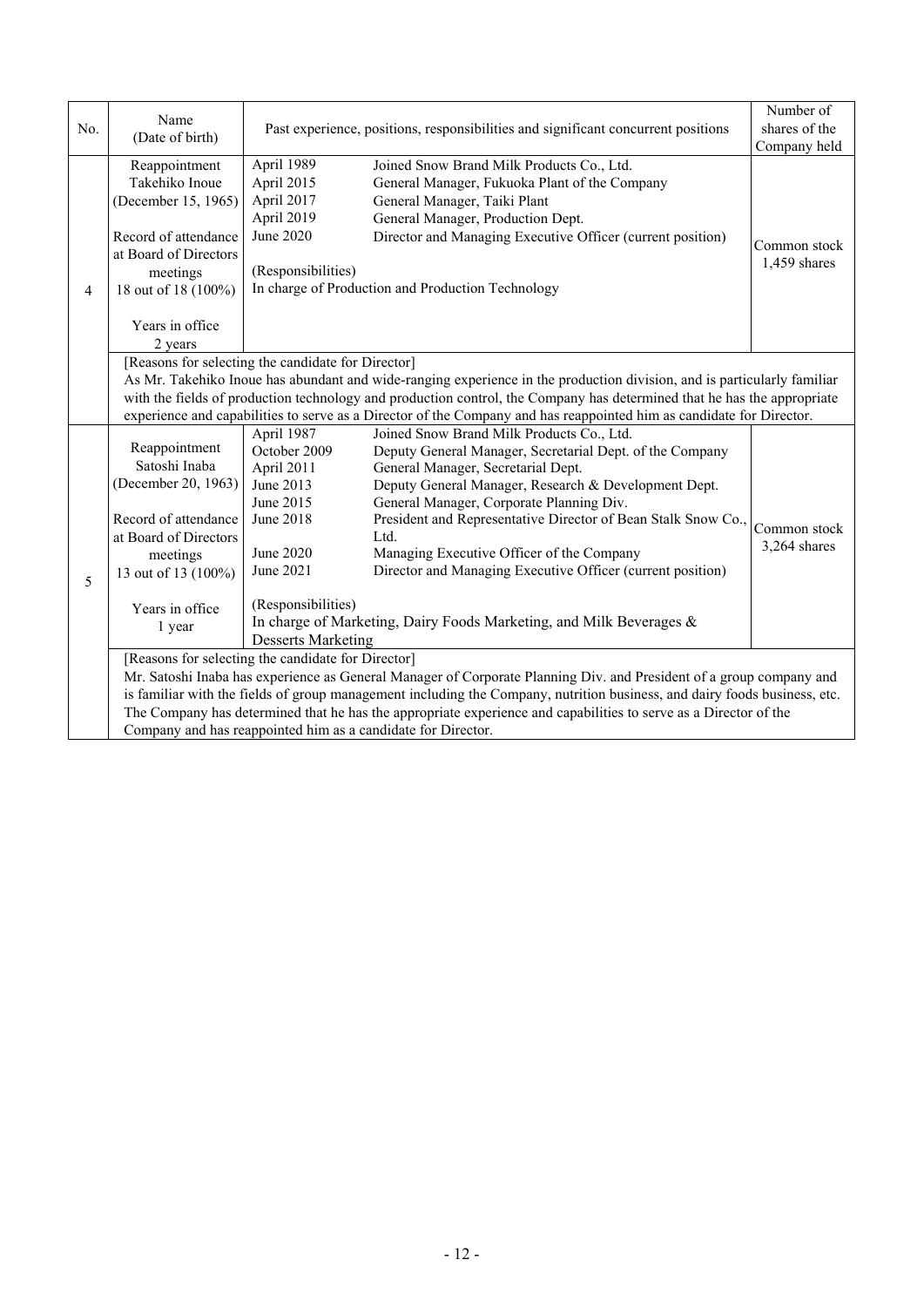| No. | Name<br>(Date of birth)                                    | Past experience, positions, responsibilities and significant concurrent positions                                               |                                                                                                                                                                                                                                                                                                                                                                                                                                                                                                                                                                                                                                                                                                                                                     | Number of<br>shares of the<br>Company held |
|-----|------------------------------------------------------------|---------------------------------------------------------------------------------------------------------------------------------|-----------------------------------------------------------------------------------------------------------------------------------------------------------------------------------------------------------------------------------------------------------------------------------------------------------------------------------------------------------------------------------------------------------------------------------------------------------------------------------------------------------------------------------------------------------------------------------------------------------------------------------------------------------------------------------------------------------------------------------------------------|--------------------------------------------|
| 6   | New appointment<br>Ryoichi Sueyasu<br>(September 20, 1959) | April 1983<br>April 2007<br>October 2007<br>May 2009<br>October 2009<br>April 2011<br>November 2012<br>April 2018<br>April 2020 | Joined Snow Brand Milk Products Co., Ltd.<br>General Manager, Logistics Division of Snow Brand Milk<br>Products Co., Ltd.<br>General Manager, Purchase Division of Snow Brand Milk<br>Products Co., Ltd.<br>General Manager, International Nutritional Foods Division of<br>Snow Brand Milk Products Co., Ltd.<br>Deputy General Manager, International Strategic Planning<br>Group, Corporate Planning Dept. of the Company<br>Deputy General Manager, International Strategic Planning<br>Group, International Dept.<br>Representative Director and Vice President, PT. Megmilk<br>Snow Brand Indonesia<br>Managing Executive Officer, General Manager of International<br>Dept., of the Company<br>Managing Executive Officer (current position) | Common stock<br>7,241 shares               |
|     | [Reasons for selecting the candidate for Director]         | (Responsibilities)                                                                                                              | In charge of International Dept., Functional Food Marketing and Purchasing<br>Mr. Ryoichi Sueyasu has extensive experience in logistics, purchasing, and overseas business, and has made a significant<br>contribution to building a foundation for the Company's growth, such as the expansion of the functional food business and                                                                                                                                                                                                                                                                                                                                                                                                                 |                                            |
|     |                                                            |                                                                                                                                 | the overseas cheese business. The Company has determined that he has the appropriate experience and capabilities to<br>serve as a Director of the Company and has nominated him as a candidate for Director.                                                                                                                                                                                                                                                                                                                                                                                                                                                                                                                                        |                                            |
| 7   | New appointment<br>Teiji Iwahashi<br>(March 1, 1964)       | April 1987<br>March 2014<br>April 2016<br>June 2020<br>April 2021<br>(Responsibilities)                                         | Joined Snow Brand Milk Products Co., Ltd.<br>General Manager, Osaka Branch Office of the Company<br>General Manager, Affiliated Company Control Dept.<br>General Manager, Dairy Foods Marketing Dept.<br>Managing Executive Officer (current position)<br>In charge of Affiliated Company Control, Deputy Manager of General Affairs                                                                                                                                                                                                                                                                                                                                                                                                                | Common stock<br>$1,169$ shares             |
|     | [Reasons for selecting the candidate for Director]         |                                                                                                                                 | Mr. Teiji Iwahashi has experience in the dairy foods and marketed milk household business, as well as in central and<br>important responsibilities of the group management. The Company has determined that he has the appropriate experience<br>and capabilities to serve as a Director of the Company and has nominated him as a candidate for Director.                                                                                                                                                                                                                                                                                                                                                                                          |                                            |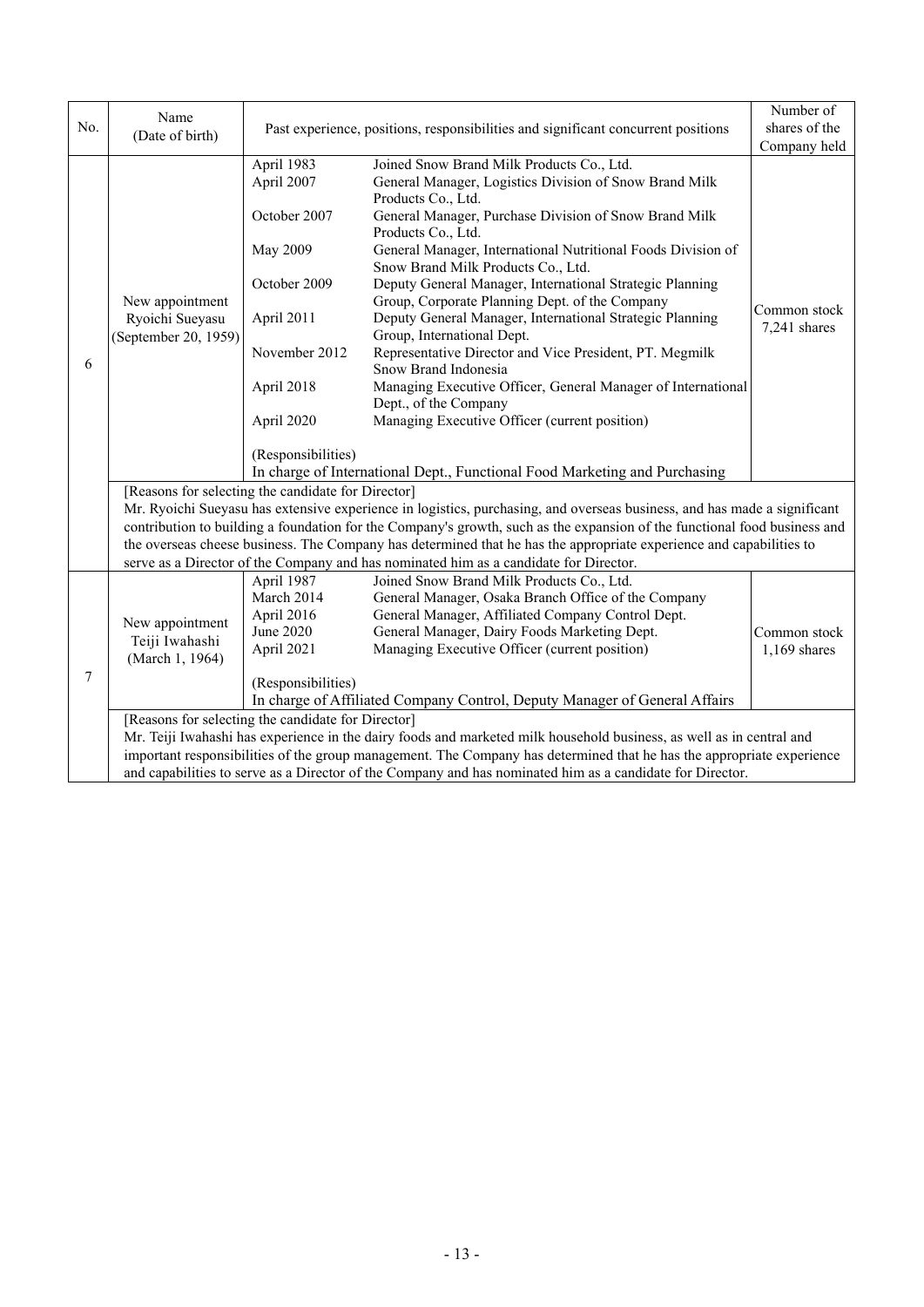|     | Name                                                                                                                                                                                                                                                                                                                                                   |                                                                                   |                                                                                                                                | Number of    |  |  |  |  |
|-----|--------------------------------------------------------------------------------------------------------------------------------------------------------------------------------------------------------------------------------------------------------------------------------------------------------------------------------------------------------|-----------------------------------------------------------------------------------|--------------------------------------------------------------------------------------------------------------------------------|--------------|--|--|--|--|
| No. | (Date of birth)                                                                                                                                                                                                                                                                                                                                        | Past experience, positions, responsibilities and significant concurrent positions | shares of the                                                                                                                  |              |  |  |  |  |
|     |                                                                                                                                                                                                                                                                                                                                                        |                                                                                   | Company held                                                                                                                   |              |  |  |  |  |
|     |                                                                                                                                                                                                                                                                                                                                                        | April 1977                                                                        | Joined Ministry of Education                                                                                                   |              |  |  |  |  |
|     |                                                                                                                                                                                                                                                                                                                                                        | April 1998                                                                        | Vice-Governor, Akita Prefecture                                                                                                |              |  |  |  |  |
|     |                                                                                                                                                                                                                                                                                                                                                        | <b>July 2006</b>                                                                  | Director-General, Gender Equality Bureau of Cabinet Office                                                                     |              |  |  |  |  |
|     |                                                                                                                                                                                                                                                                                                                                                        | <b>July 2009</b>                                                                  | Director-General, Lifelong Learning Policy Bureau of Ministry                                                                  |              |  |  |  |  |
|     |                                                                                                                                                                                                                                                                                                                                                        |                                                                                   | of Education, Culture, Sports, Science and Technology                                                                          |              |  |  |  |  |
|     |                                                                                                                                                                                                                                                                                                                                                        | January 2012                                                                      | Director-General, Higher Education Bureau of Ministry of                                                                       |              |  |  |  |  |
|     | New appointment                                                                                                                                                                                                                                                                                                                                        |                                                                                   | Education, Culture, Sports, Science and Technology                                                                             |              |  |  |  |  |
|     | <b>External Director</b>                                                                                                                                                                                                                                                                                                                               | <b>July 2013</b>                                                                  | Deputy Minister, Ministry of Education, Culture, Sports,                                                                       |              |  |  |  |  |
|     | Independent Officer                                                                                                                                                                                                                                                                                                                                    |                                                                                   | Science and Technology                                                                                                         | Common stock |  |  |  |  |
|     |                                                                                                                                                                                                                                                                                                                                                        | August 2014                                                                       | Secretary-General, Consumer Affairs Agency                                                                                     | 0 shares     |  |  |  |  |
|     | Kumiko Bando                                                                                                                                                                                                                                                                                                                                           | October 2017                                                                      | Director, Japan Legal Support Center                                                                                           |              |  |  |  |  |
|     |                                                                                                                                                                                                                                                                                                                                                        | April 2018                                                                        | President, Japan Legal Support Center                                                                                          |              |  |  |  |  |
|     | (April 25, 1954)                                                                                                                                                                                                                                                                                                                                       | May 2018                                                                          | Governor, National Hospital Organization                                                                                       |              |  |  |  |  |
|     | April 2022                                                                                                                                                                                                                                                                                                                                             |                                                                                   | Governor, Japanese Red Cross Society (current position)                                                                        |              |  |  |  |  |
|     |                                                                                                                                                                                                                                                                                                                                                        | (Significant concurrent positions)                                                |                                                                                                                                |              |  |  |  |  |
|     |                                                                                                                                                                                                                                                                                                                                                        |                                                                                   | Board Member, Save the Children Japan                                                                                          |              |  |  |  |  |
| 8   |                                                                                                                                                                                                                                                                                                                                                        | Executive Director, Tsuda University                                              |                                                                                                                                |              |  |  |  |  |
|     |                                                                                                                                                                                                                                                                                                                                                        |                                                                                   | Member of New Technology Effectiveness Evaluation Committee of Cabinet Office                                                  |              |  |  |  |  |
|     | [Reasons for selecting the candidate for External Director and outline of expected role]                                                                                                                                                                                                                                                               |                                                                                   |                                                                                                                                |              |  |  |  |  |
|     | Ms. Kumiko Bando has a wealth of experience in dealing with administrative and consumer issues, etc., based on a                                                                                                                                                                                                                                       |                                                                                   |                                                                                                                                |              |  |  |  |  |
|     | consumer perspective, and can be expected to provide important advice and oversight in the continuation of our                                                                                                                                                                                                                                         |                                                                                   |                                                                                                                                |              |  |  |  |  |
|     |                                                                                                                                                                                                                                                                                                                                                        |                                                                                   | "consumer-focused business operation," although she has not been directly involved in the management of a company in           |              |  |  |  |  |
|     |                                                                                                                                                                                                                                                                                                                                                        |                                                                                   | the past. She also has a great deal of experience and knowledge in sustainability issues such as "human rights,"               |              |  |  |  |  |
|     |                                                                                                                                                                                                                                                                                                                                                        |                                                                                   | "diversity," "life and work balance," and "Contributing to local communities, Partnering with local communities." The          |              |  |  |  |  |
|     |                                                                                                                                                                                                                                                                                                                                                        |                                                                                   | Company has determined that she can be expected to provide constructive advice on important management issues facing           |              |  |  |  |  |
|     |                                                                                                                                                                                                                                                                                                                                                        |                                                                                   | the Group, and has therefore nominated her as a candidate for External Director.                                               |              |  |  |  |  |
|     | [Independence as an External Director]                                                                                                                                                                                                                                                                                                                 |                                                                                   |                                                                                                                                |              |  |  |  |  |
|     |                                                                                                                                                                                                                                                                                                                                                        |                                                                                   | If this proposal is approved and Ms. Kumiko Bando assumes the position as External Director, she will be filed as an           |              |  |  |  |  |
|     | Independent Officer provided for by the Tokyo Stock Exchange and Sapporo Stock Exchange.<br>She is not scheduled to receive large sums of money or property (excluding remuneration as a Director) from the Company<br>or parties related to the Company, and has not received such items during the past two years. In addition, she is not a spouse, |                                                                                   |                                                                                                                                |              |  |  |  |  |
|     |                                                                                                                                                                                                                                                                                                                                                        |                                                                                   |                                                                                                                                |              |  |  |  |  |
|     |                                                                                                                                                                                                                                                                                                                                                        |                                                                                   |                                                                                                                                |              |  |  |  |  |
|     |                                                                                                                                                                                                                                                                                                                                                        |                                                                                   | a relative within the third degree of kinship or the equivalent thereof of an executive officer or a non-executive director of |              |  |  |  |  |
|     |                                                                                                                                                                                                                                                                                                                                                        |                                                                                   | the Company or a business entity that has a special relationship with the Company.                                             |              |  |  |  |  |
|     |                                                                                                                                                                                                                                                                                                                                                        |                                                                                   |                                                                                                                                |              |  |  |  |  |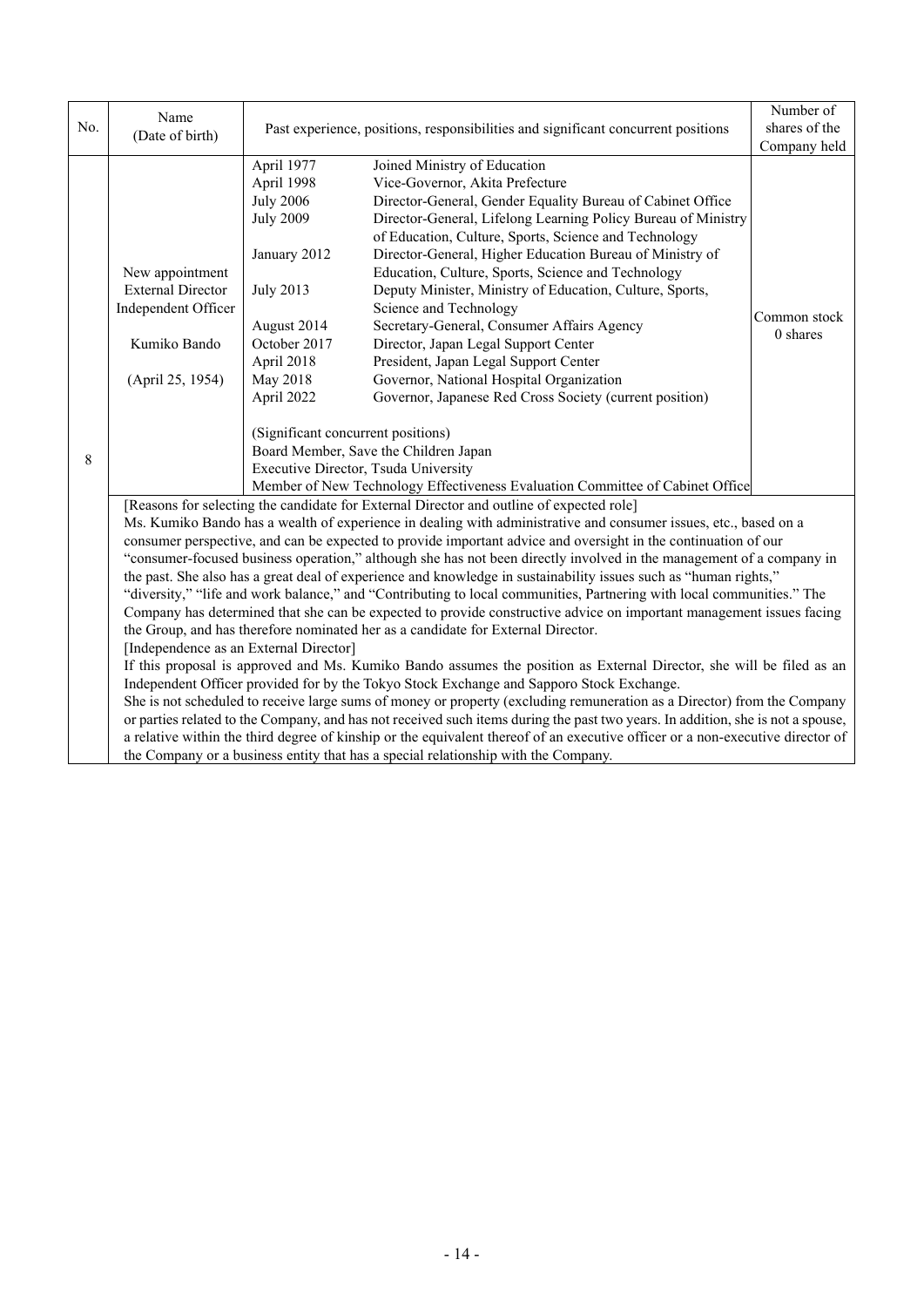| No. | Name<br>(Date of birth)                                                                                                                                                                                                                                                                                                                                                                                                                                                                                                                                                                                                                                    | Past experience, positions, responsibilities and significant concurrent positions | Number of<br>shares of the<br>Company held                                                                                                                                                                                                                                                                    |                          |  |  |  |
|-----|------------------------------------------------------------------------------------------------------------------------------------------------------------------------------------------------------------------------------------------------------------------------------------------------------------------------------------------------------------------------------------------------------------------------------------------------------------------------------------------------------------------------------------------------------------------------------------------------------------------------------------------------------------|-----------------------------------------------------------------------------------|---------------------------------------------------------------------------------------------------------------------------------------------------------------------------------------------------------------------------------------------------------------------------------------------------------------|--------------------------|--|--|--|
|     |                                                                                                                                                                                                                                                                                                                                                                                                                                                                                                                                                                                                                                                            | April 1984<br><b>July 2009</b><br>June 2011<br>June 2013                          | Joined Ajinomoto Co., Inc.<br>General Manager, Amino Acids Dept. of Ajinomoto Co., Inc.<br>Member of the Board of Ajinomoto Co., Inc.<br>Member of the Board & Corporate Vice President of<br>Ajinomoto Co., Inc.<br>General Manager, Bioscience Products & Fine Chemicals<br>Division of Ajinomoto Co., Inc. |                          |  |  |  |
|     |                                                                                                                                                                                                                                                                                                                                                                                                                                                                                                                                                                                                                                                            | June 2015                                                                         | Member of the Board & Corporate Senior Vice President of<br>Ajinomoto Co., Inc.                                                                                                                                                                                                                               |                          |  |  |  |
|     | New appointment<br><b>External Director</b>                                                                                                                                                                                                                                                                                                                                                                                                                                                                                                                                                                                                                | June 2017                                                                         | Representative Director, Member of the Board & Corporate<br>Senior Vice President of Ajinomoto Co., Inc.                                                                                                                                                                                                      |                          |  |  |  |
|     | Independent Officer                                                                                                                                                                                                                                                                                                                                                                                                                                                                                                                                                                                                                                        | June 2019                                                                         | Member of the Board & Corporate Executive Deputy President<br>of Ajinomoto Co., Inc.                                                                                                                                                                                                                          | Common stock<br>0 shares |  |  |  |
|     | Hiroshi Fukushi<br>(April 25, 1958)                                                                                                                                                                                                                                                                                                                                                                                                                                                                                                                                                                                                                        | June 2021                                                                         | Chief Digital Officer (CDO) of Ajinomoto Co., Inc.<br>Representative Executive Officer & Executive Vice President                                                                                                                                                                                             |                          |  |  |  |
|     |                                                                                                                                                                                                                                                                                                                                                                                                                                                                                                                                                                                                                                                            | April 2022                                                                        | of Ajinomoto Co., Inc.<br>Member of the Board, Executive Officer of Ajinomoto Co.,<br>Inc. (Scheduled to retire in June 2022)                                                                                                                                                                                 |                          |  |  |  |
| 9   |                                                                                                                                                                                                                                                                                                                                                                                                                                                                                                                                                                                                                                                            |                                                                                   |                                                                                                                                                                                                                                                                                                               |                          |  |  |  |
|     | [Reasons for selecting the candidate for External Director and outline of expected role]<br>Mr. Hiroshi Fukushi has a wealth of experience from all angles, including overseas and business management experience,<br>research and development experience, and promotion of corporate reform as CDO. The Company has determined that he<br>can be expected to provide advice on the growth strategies of the Group and guidance based on his knowledge as an<br>experienced manager of a company that is making pioneering efforts toward sustainability, and has nominated him as a<br>candidate for External Director.                                   |                                                                                   |                                                                                                                                                                                                                                                                                                               |                          |  |  |  |
|     | [Independence as an External Director]<br>If this proposal is approved and Mr. Hiroshi Fukushi assumes the position as External Director, he will be filed as an<br>Independent Officer provided for by the Tokyo Stock Exchange and Sapporo Stock Exchange.<br>He is not scheduled to receive large sums of money or property (excluding remuneration as a Director) from the Company<br>or parties related to the Company, and has not received such items during the past two years. In addition, he is not a spouse,<br>a relative within the third degree of kinship or the equivalent thereof of an executive officer or a non-executive director of |                                                                                   |                                                                                                                                                                                                                                                                                                               |                          |  |  |  |
|     |                                                                                                                                                                                                                                                                                                                                                                                                                                                                                                                                                                                                                                                            |                                                                                   | the Company or a business entity that has a special relationship with the Company.                                                                                                                                                                                                                            |                          |  |  |  |

(Notes)

- 1. The number of years in office for each candidate is as of the conclusion of this Annual General Meeting of Shareholders.
- 2. Ms. Kumiko Bando and Mr. Hiroshi Fukushi are candidates for External Director.
- 3. The Company has entered into a directors and officers liability insurance contract with an insurance company. A summary of the contents of the insurance contract is as shown on page 47 of the Business Report (available only in Japanese). If the election of the candidates for Directors is approved, they will continue to be included as the insured under the insurance contract. The insurance contract is scheduled to be renewed with the same contents at the next renewal.
- 4. The Company plans to conclude a liability limitation contract pursuant to Article 423, Paragraph 1 of the Companies Act with Ms. Kumiko Bando and Mr. Hiroshi Fukushi. The terms of the contract have stipulated that their upper limit of liability toward the Company is ¥10 million, or the amount provided by laws and regulations, whichever is greater.
- 5. Designation of Independent Officers is made pursuant to the "MEGMILK SNOW BRAND Co., Ltd. Independence Standards for External Directors" on page 24.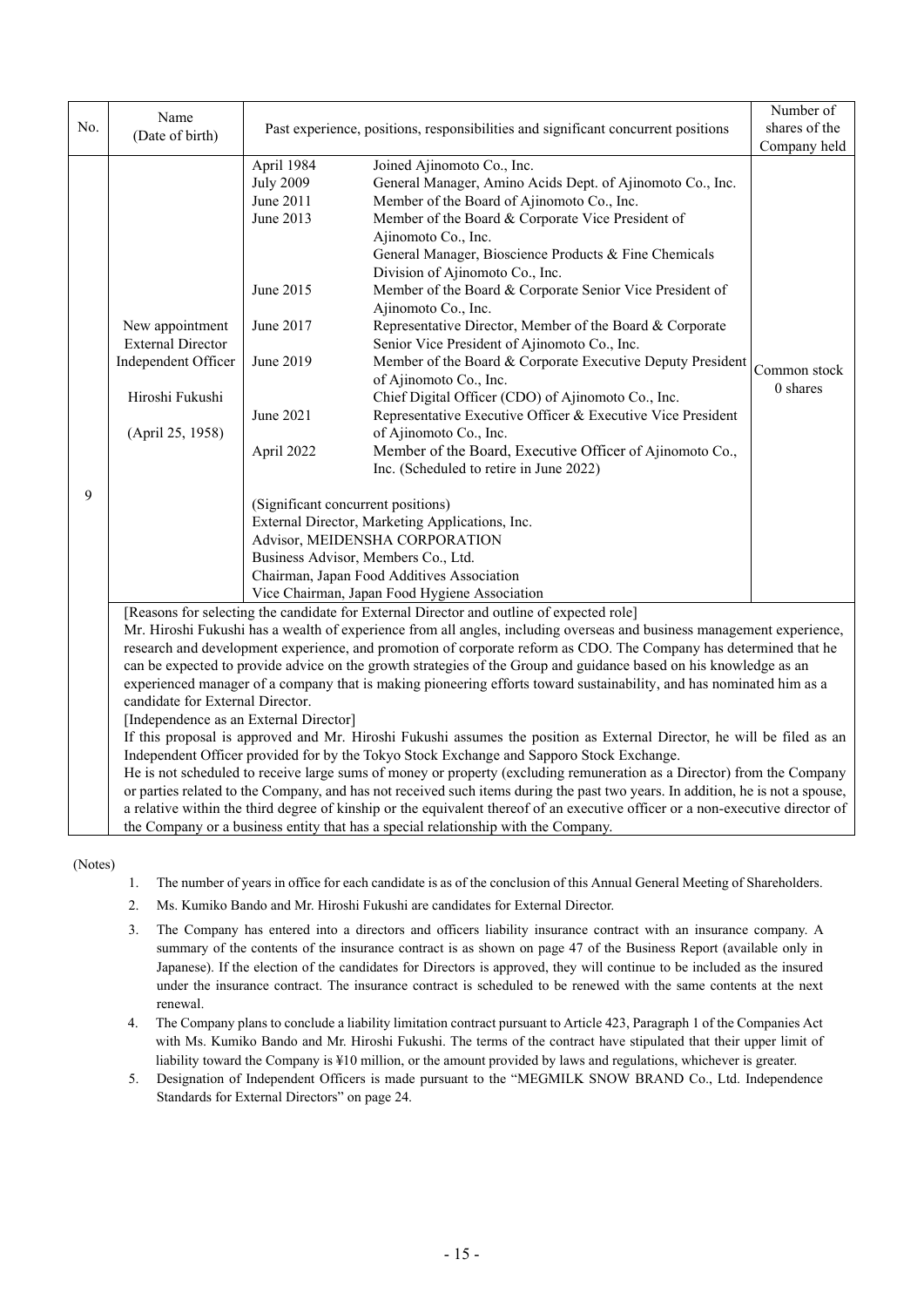### **Proposal 3:** Election of Three Directors Serving as Audit and Supervisory Committee Members

The term of office of all three Directors Serving as Audit and Supervisory Committee Members will expire at the conclusion of this Annual General Meeting of Shareholders. Accordingly, the election of three Directors Serving as Audit and Supervisory Committee Members is proposed.

In the event that the election of the Directors Serving as Audit and Supervisory Committee Members is approved, the term of the office of the Directors Serving as Audit and Supervisory Committee Members will be up to the conclusion of the 15th Annual General Meeting of Shareholders.

The candidates for Directors Serving as Audit and Supervisory Committee Members were decided after deliberation by the Nomination Advisory Committee, which is comprised of a majority of independent External Directors.

This proposal has been approved in advance by the Audit and Supervisory Committee.

The candidates for Directors Serving as Audit and Supervisory Committee Members are as follows.

| No.            | Name           | Present positions at the Company                                       | Candidate category                                               |
|----------------|----------------|------------------------------------------------------------------------|------------------------------------------------------------------|
|                | Shinya Kosaka  | Director Serving as Audit and Supervisory<br>Committee Member          | Reappointment                                                    |
| $\mathfrak{D}$ | Ikuo Nishikawa | External Director Serving as Audit and Supervisory<br>Committee Member | Reappointment<br><b>External Director</b><br>Independent Officer |
| 3              | Akito Hattori  | External Director Serving as Audit and Supervisory<br>Committee Member | Reappointment<br><b>External Director</b><br>Independent Officer |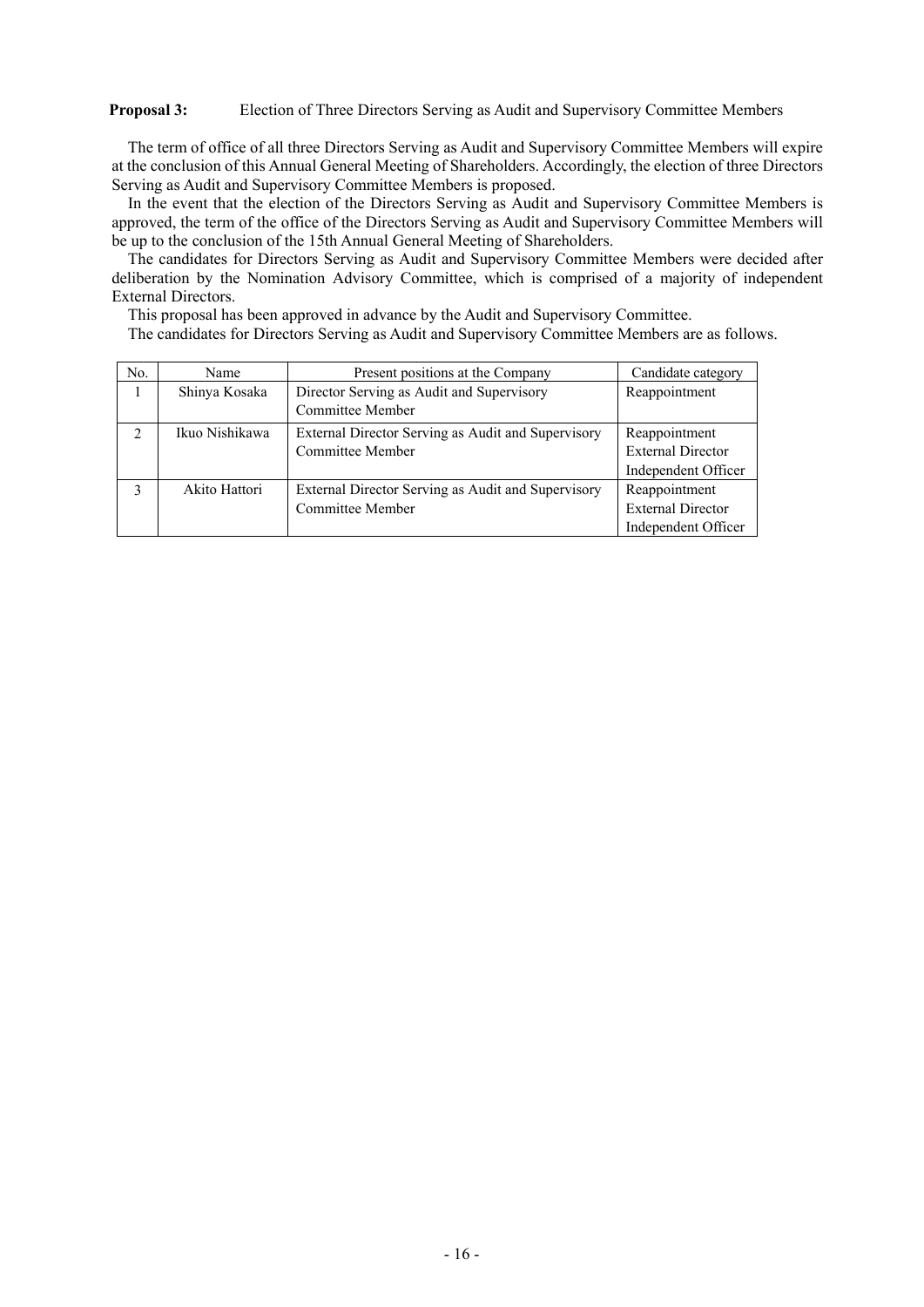| No.          | Name<br>(Date of birth)                                                                                                                                                                                                                                                                                                                                                                                                                                                                                                                             | Past experience, positions, responsibilities and significant concurrent positions                                                                                                                                                | Number of<br>shares of the<br>Company held                                                                                                                                                                                                                                                                                                                                                                                                                                                                                                                                                                                                                                                                                                                                                                                                                                                                                                                                                                                                                                                                                                                                                            |                               |  |  |
|--------------|-----------------------------------------------------------------------------------------------------------------------------------------------------------------------------------------------------------------------------------------------------------------------------------------------------------------------------------------------------------------------------------------------------------------------------------------------------------------------------------------------------------------------------------------------------|----------------------------------------------------------------------------------------------------------------------------------------------------------------------------------------------------------------------------------|-------------------------------------------------------------------------------------------------------------------------------------------------------------------------------------------------------------------------------------------------------------------------------------------------------------------------------------------------------------------------------------------------------------------------------------------------------------------------------------------------------------------------------------------------------------------------------------------------------------------------------------------------------------------------------------------------------------------------------------------------------------------------------------------------------------------------------------------------------------------------------------------------------------------------------------------------------------------------------------------------------------------------------------------------------------------------------------------------------------------------------------------------------------------------------------------------------|-------------------------------|--|--|
| $\mathbf{1}$ | Reappointment<br>Shinya Kosaka<br>(September 15, 1957)<br>Record of attendance<br>at Board of Directors<br>meetings<br>18 out of 18 (100%)<br>Years in office<br>2 years                                                                                                                                                                                                                                                                                                                                                                            | April 1980<br>April 2002<br>January 2003<br>June 2003<br>January 2004<br>April 2005<br>June 2006<br>October 2006<br>October 2007<br>October 2009<br>April 2010<br>April 2011<br>June 2011<br>June 2013<br>June 2016<br>June 2020 | Joined Snow Brand Milk Products Co., Ltd.<br>General Manager, Corporate Planning Dept. of Snow Brand<br>Milk Products Co., Ltd.<br>General Manager, Supply Chain Management Dept. of<br>Snow Brand Milk Products Co., Ltd.<br>Executive Officer and General Manager, Supply Chain<br>Management Dept. of Snow Brand Milk Products Co., Ltd.<br>Executive Officer and General Manager, Cheese Division of<br>Snow Brand Milk Products Co., Ltd.<br>Executive Officer and General Manager, Institutional Foods<br>Division of Snow Brand Milk Products Co., Ltd.<br>General Manager, Institutional Foods Division of Snow<br>Brand Milk Products Co., Ltd.<br>General Manager, Investment Planning Dept. of Snow<br>Brand Milk Products Co., Ltd.<br>General Manager, Distribution Dept. of Snow Brand Milk<br>Products Co., Ltd.<br>Deputy General Manager, Integration Strategy Dept. of the<br>Company<br>General Manager, Integration Strategy Dept.<br><b>Executive Officer</b><br>Director and Executive Officer<br>Director and Managing Executive Officer<br>Director and Senior Managing Executive Officer<br>Director Serving as Audit and Supervisory Committee<br>Member (current position) | Common stock<br>14,157 shares |  |  |
|              | [Reasons for selecting the candidate for Director Serving as Audit and Supervisory Committee Member]<br>Mr. Shinya Kosaka has abundant experience in the administration division and has extensive and deep knowledge and<br>insight based on his management experience at the Company. The Company has determined that he has the<br>appropriate experience and capabilities to supervise and audit Directors' business execution, etc., and has reappointed<br>him as a candidate for Director Serving as Audit and Supervisory Committee Member. |                                                                                                                                                                                                                                  |                                                                                                                                                                                                                                                                                                                                                                                                                                                                                                                                                                                                                                                                                                                                                                                                                                                                                                                                                                                                                                                                                                                                                                                                       |                               |  |  |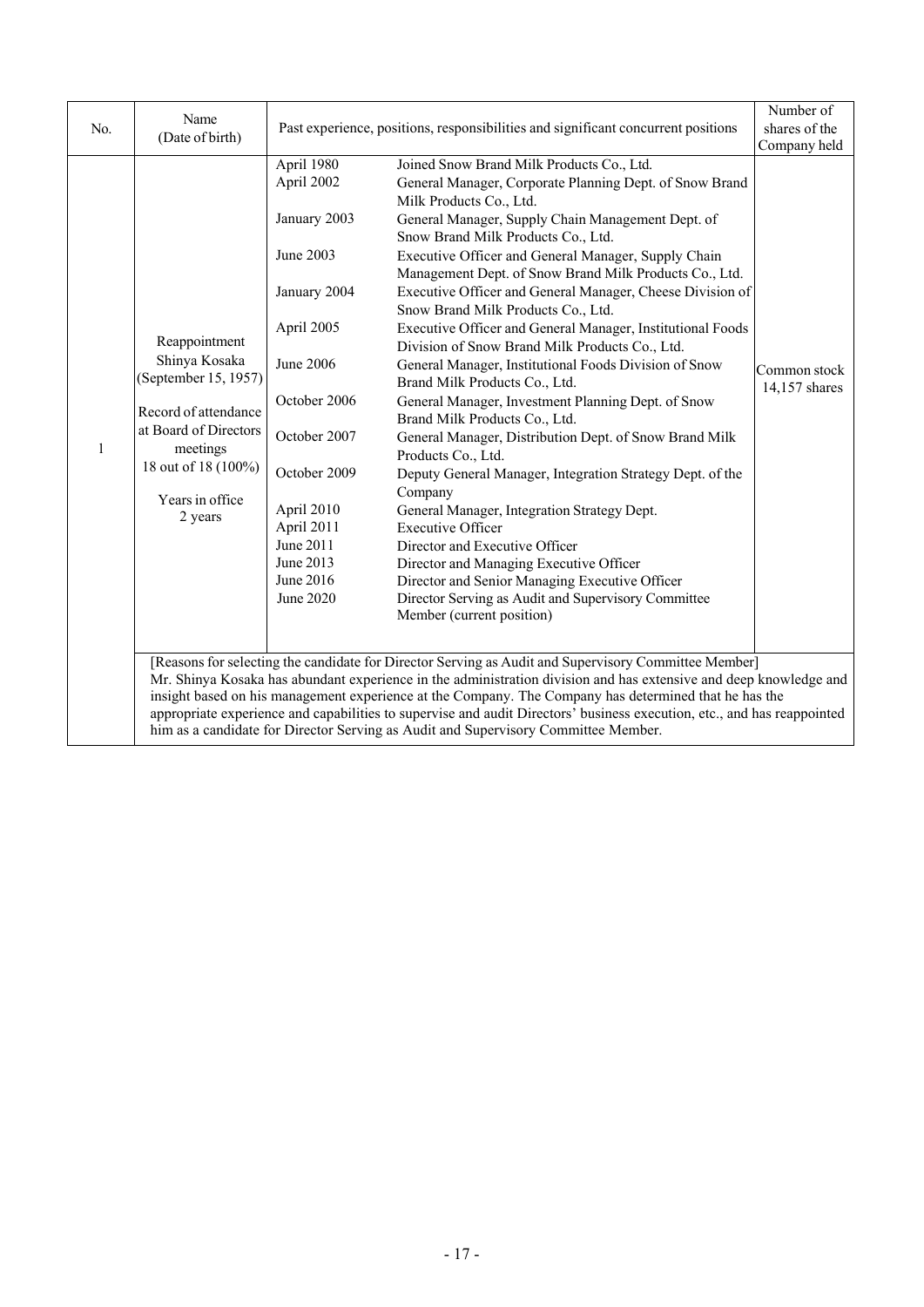| No. | Name                                                                                                                                                                                                                                                                                                                                                                                                                                                                                                                                                                                                                                                                                                                                                                                                                                                                                                                                                                                                                                                                                                                                                                                                                                                                                                                                                                                                                                                                                                                                                                                                                                                                                                       |                                                                                                                                                                                                                                                                                                         |                                                                                                                                                                                                                                                                                                                                                                                                                                                                                                                                                                                                                                                                                                                                                                                                                                                                                                                                                                                                                                                                                                                                                                                                                                                                                                                                                                                                                                                                                                                                  | Number of                      |  |  |
|-----|------------------------------------------------------------------------------------------------------------------------------------------------------------------------------------------------------------------------------------------------------------------------------------------------------------------------------------------------------------------------------------------------------------------------------------------------------------------------------------------------------------------------------------------------------------------------------------------------------------------------------------------------------------------------------------------------------------------------------------------------------------------------------------------------------------------------------------------------------------------------------------------------------------------------------------------------------------------------------------------------------------------------------------------------------------------------------------------------------------------------------------------------------------------------------------------------------------------------------------------------------------------------------------------------------------------------------------------------------------------------------------------------------------------------------------------------------------------------------------------------------------------------------------------------------------------------------------------------------------------------------------------------------------------------------------------------------------|---------------------------------------------------------------------------------------------------------------------------------------------------------------------------------------------------------------------------------------------------------------------------------------------------------|----------------------------------------------------------------------------------------------------------------------------------------------------------------------------------------------------------------------------------------------------------------------------------------------------------------------------------------------------------------------------------------------------------------------------------------------------------------------------------------------------------------------------------------------------------------------------------------------------------------------------------------------------------------------------------------------------------------------------------------------------------------------------------------------------------------------------------------------------------------------------------------------------------------------------------------------------------------------------------------------------------------------------------------------------------------------------------------------------------------------------------------------------------------------------------------------------------------------------------------------------------------------------------------------------------------------------------------------------------------------------------------------------------------------------------------------------------------------------------------------------------------------------------|--------------------------------|--|--|
|     | (Date of birth)                                                                                                                                                                                                                                                                                                                                                                                                                                                                                                                                                                                                                                                                                                                                                                                                                                                                                                                                                                                                                                                                                                                                                                                                                                                                                                                                                                                                                                                                                                                                                                                                                                                                                            |                                                                                                                                                                                                                                                                                                         | Past experience, positions, responsibilities and significant concurrent positions                                                                                                                                                                                                                                                                                                                                                                                                                                                                                                                                                                                                                                                                                                                                                                                                                                                                                                                                                                                                                                                                                                                                                                                                                                                                                                                                                                                                                                                | shares of the<br>Company held  |  |  |
| 2   | Reappointment<br><b>External Director</b><br>Independent Officer<br>Ikuo Nishikawa<br>(July 1, 1951)<br>Record of attendance<br>at Board of Directors<br>meetings<br>18 out of 18 (100%)<br>Years in office<br>6 years                                                                                                                                                                                                                                                                                                                                                                                                                                                                                                                                                                                                                                                                                                                                                                                                                                                                                                                                                                                                                                                                                                                                                                                                                                                                                                                                                                                                                                                                                     | October 1974<br>September 1990<br>January 1993<br><b>July 1995</b><br>June 1998<br>June 2001<br><b>July 2001</b><br>August 2001<br>April 2007<br>April 2012<br>June 2014<br>June 2014<br>June 2016<br>June 2016<br>April 2017<br>June 2019<br>(Significant concurrent positions)<br>Insurance Co., Ltd. | Joined Eiko Accounting Audit Corporation (currently Ernst &<br>Young ShinNihon LLC)<br>Representative Partner of KPMG Century Audit Corporation<br>(currently Ernst & Young ShinNihon LLC)<br>Japanese Representative, Board of Directors, International<br>Accounting Standards Committee (IASC)<br>Executive Director of The Japanese Institute of Certified Public<br>Accountants<br>Retired from Japanese Representative, Board of Directors,<br>International Accounting Standards Committee (IASC)<br>Retired from Executive Director of The Japanese Institute of<br>Certified Public Accountants<br>Retired from Shin Nihon & Co. (currently Ernst & Young<br>ShinNihon LLC)<br>Vice Chairman of The Accounting Standards Board of Japan<br>Chairman of The Accounting Standards Board of Japan<br>Professor of Faculty of Business and Commerce, Keio<br>University<br>Outside Director of Eisai Co., Ltd.<br>External Audit & Supervisory Board Member of the Company<br>Outside Director of Daiwa Securities Group Inc. (current<br>position)<br>External Director Serving as Audit and Supervisory Committee<br>Member of the Company (current position)<br>Visiting Professor of Graduate School of Business and<br>Commerce, Keio University (current position)<br>Outside Audit & Supervisory Board Member of Tokio Marine<br>& Nichido Fire Insurance Co., Ltd. (current position)<br>Outside Director of Daiwa Securities Group Inc.<br>Outside Audit & Supervisory Board Member of Tokio Marine & Nichido Fire | Common stock<br>$1,909$ shares |  |  |
|     | [Reasons for selecting the candidate for External Director Serving as Audit and Supervisory Committee Member]<br>Mr. Ikuo Nishikawa has a specialized and high degree of knowledge and wide-ranging experience regarding finance and<br>accounting as a certified public accountant, although he has not been directly involved in the management of a company<br>in the past. The Company has determined he will be able to draw on his background in the supervision and auditing<br>of Directors' business execution, and has reappointed him as a candidate for External Director Serving as Audit and<br>Supervisory Committee Member.<br>The Company designates Directors Serving as Audit and Supervisory Committee Members pursuant to the "Nomination<br>Policies for Candidates for Director" on page 24 by including at least one person with expertise on finance and accounting.<br>[Independence as an External Director Serving as Audit and Supervisory Committee Member]<br>Mr. Ikuo Nishikawa has been filed as an Independent Officer provided for by the Tokyo Stock Exchange and Sapporo<br>Stock Exchange. If this proposal is approved, he will continue to be filed as an Independent Officer.<br>He is not scheduled to receive large sums of money or property (excluding remuneration as a Director) from the Company<br>or parties related to the Company, and has not received such items during the past two years. In addition, he is not a spouse,<br>a relative within the third degree of kinship or the equivalent thereof of an executive officer or a non-executive director of<br>the Company or a business entity that has a special relationship with the Company. |                                                                                                                                                                                                                                                                                                         |                                                                                                                                                                                                                                                                                                                                                                                                                                                                                                                                                                                                                                                                                                                                                                                                                                                                                                                                                                                                                                                                                                                                                                                                                                                                                                                                                                                                                                                                                                                                  |                                |  |  |

the Company or a business entity that has a special relationship with the Company.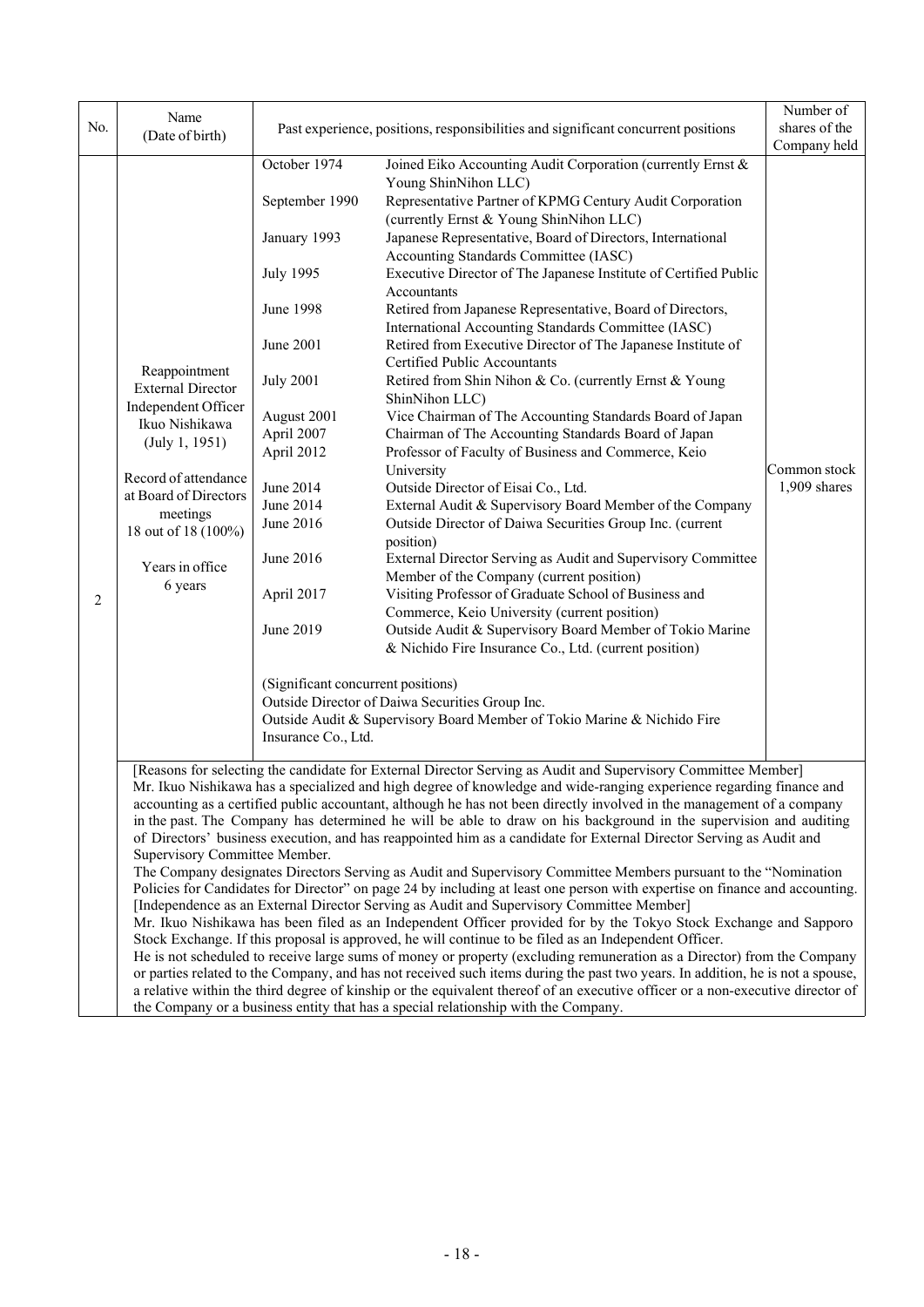| No. | Name                                                                                                                                                                                                            | Past experience, positions, responsibilities and significant concurrent positions                                                                                                                                                                                                                                                                                                                                                                                                                                                                                                                                                                                                                                                                                                                                                                                                                                                                                                                                                                                                                                                                                                                                                                                                                                                                                                                                                         |                                                                                                                                                                                                                                                                                                                                                                                                                                                                                                                          | Number of<br>shares of the |  |  |
|-----|-----------------------------------------------------------------------------------------------------------------------------------------------------------------------------------------------------------------|-------------------------------------------------------------------------------------------------------------------------------------------------------------------------------------------------------------------------------------------------------------------------------------------------------------------------------------------------------------------------------------------------------------------------------------------------------------------------------------------------------------------------------------------------------------------------------------------------------------------------------------------------------------------------------------------------------------------------------------------------------------------------------------------------------------------------------------------------------------------------------------------------------------------------------------------------------------------------------------------------------------------------------------------------------------------------------------------------------------------------------------------------------------------------------------------------------------------------------------------------------------------------------------------------------------------------------------------------------------------------------------------------------------------------------------------|--------------------------------------------------------------------------------------------------------------------------------------------------------------------------------------------------------------------------------------------------------------------------------------------------------------------------------------------------------------------------------------------------------------------------------------------------------------------------------------------------------------------------|----------------------------|--|--|
|     | (Date of birth)                                                                                                                                                                                                 |                                                                                                                                                                                                                                                                                                                                                                                                                                                                                                                                                                                                                                                                                                                                                                                                                                                                                                                                                                                                                                                                                                                                                                                                                                                                                                                                                                                                                                           | Company held                                                                                                                                                                                                                                                                                                                                                                                                                                                                                                             |                            |  |  |
|     | Reappointment<br><b>External Director</b><br>Independent Officer<br>Akito Hattori<br>(November 28, 1958)<br>Record of attendance<br>at Board of Directors<br>meetings<br>18 out of 18 (100%)<br>Years in office | April 1989<br>April 1991<br>November 2006<br>January 2013<br>September 2016<br>June 2018<br>June 2021                                                                                                                                                                                                                                                                                                                                                                                                                                                                                                                                                                                                                                                                                                                                                                                                                                                                                                                                                                                                                                                                                                                                                                                                                                                                                                                                     | Registered as an attorney<br>Joined Miyake, Hatazawa & Yamazaki Law Office<br>Joined Ozaki Law Office<br>Established Akito Hattori Law Office<br>Representative Director and President of Hagiwarazaimokuten,<br>Inc. (current position)<br>Outside Corporate Auditor of ANABUKI KOSAN INC.<br>(current position)<br>External Director Serving as Audit and Supervisory Committee<br>Member of the Company (current position)<br>Governor, Social welfare corporation Goodwill welfare<br>association (current position) | Common stock<br>956 shares |  |  |
| 3   | 4 years                                                                                                                                                                                                         | (Significant concurrent positions)                                                                                                                                                                                                                                                                                                                                                                                                                                                                                                                                                                                                                                                                                                                                                                                                                                                                                                                                                                                                                                                                                                                                                                                                                                                                                                                                                                                                        | Representative of Akito Hattori Law Office<br>Representative Director and President of Hagiwarazaimokuten, Inc.<br>Outside Corporate Auditor of ANABUKI KOSAN INC.<br>Governor, Social welfare corporation Goodwill welfare association                                                                                                                                                                                                                                                                                  |                            |  |  |
|     |                                                                                                                                                                                                                 | [Reasons for selecting the candidate for External Director Serving as Audit and Supervisory Committee Member]<br>As Mr. Akito Hattori is well-versed in corporate law as an attorney, the Company has determined that he can utilize his<br>highly specialized background in the supervision and auditing of Directors' business execution, and has reappointed him as<br>a candidate for External Director Serving as Audit and Supervisory Committee Member.<br>[Independence as an External Director Serving as Audit and Supervisory Committee Member]<br>Mr. Akito Hattori has been filed as an Independent Officer provided for by the Tokyo Stock Exchange and Sapporo Stock<br>Exchange. If this proposal is approved, he will continue to be filed as an Independent Officer.<br>Although he is not scheduled to receive large sums of money or property (excluding remuneration as a Director) from the<br>Company or parties related to the Company, and has not received such items during the past two years, he concluded a legal<br>advisory contract with AEON CO., LTD., which is a party related to the Company, and received compensation, etc., from<br>said company as part of said contract. In addition, he is not a spouse, a relative within the third degree of kinship or the<br>equivalent thereof of an executive officer or a non-executive director of the Company or a business entity that has a special |                                                                                                                                                                                                                                                                                                                                                                                                                                                                                                                          |                            |  |  |

relationship with the Company.

(Notes)

- 1. Tokio Marine & Nichido Fire Insurance Co., Ltd., for which Mr. Ikuo Nishikawa serves as Outside Audit & Supervisory Board Member, has transactions with the Company for insurance contracts. However, the amounts of transactions are less than 1% of the consolidated sales of the Company or the respective companies, and therefore there are no special interests between the candidates including Mr. Ikuo Nishikawa and the Company. In addition, Tokio Marine & Nichido Fire Insurance Co., Ltd. owns 91 thousand shares of the Company (shareholding ratio of 0.13%).
- 2. The number of years in office for each candidate is as of the conclusion of this Annual General Meeting of Shareholders.
- 3. Mr. Ikuo Nishikawa and Mr. Akito Hattori are candidates for External Director.
- 4. The Company has entered into a directors and officers liability insurance contract with an insurance company. A summary of the contents of the insurance contract is as shown on page 47 of the Business Report (available only in Japanese). If the election of the candidates for Directors Serving as Audit and Supervisory Committee Members is approved, they will be included as the insured under the insurance contract. The insurance contract is scheduled to be renewed with the same contents at the next renewal.
- 5. Mr. Ikuo Nishikawa, currently External Director Serving as Audit and Supervisory Committee Member of the Company, will have been in office as External Director Serving as Audit and Supervisory Committee Member of the Company for six years at the conclusion of this Annual General Meeting of Shareholders. Furthermore, he was Corporate Auditor of the Company prior to the Company's transition to a Company with an Audit and Supervisory Committee, and his term of office in that position was two years.
- 6. Mr. Akito Hattori, currently External Director Serving as Audit and Supervisory Committee Member of the Company, will have been in office as External Director Serving as Audit and Supervisory Committee Member of the Company for four years at the conclusion of this Annual General Meeting of Shareholders.
- 7. The Company has concluded liability limitation contracts pursuant to Article 423, Paragraph 1 of the Companies Act with Mr. Shinya Kosaka, Mr. Ikuo Nishikawa, and Mr. Akito Hattori, respectively. The terms of the contracts have stipulated that their upper limit of liability toward the Company is ¥10 million, or the amount provided by laws and regulations, whichever is greater. If they are reappointed Directors Serving as Audit and Supervisory Committee Members, the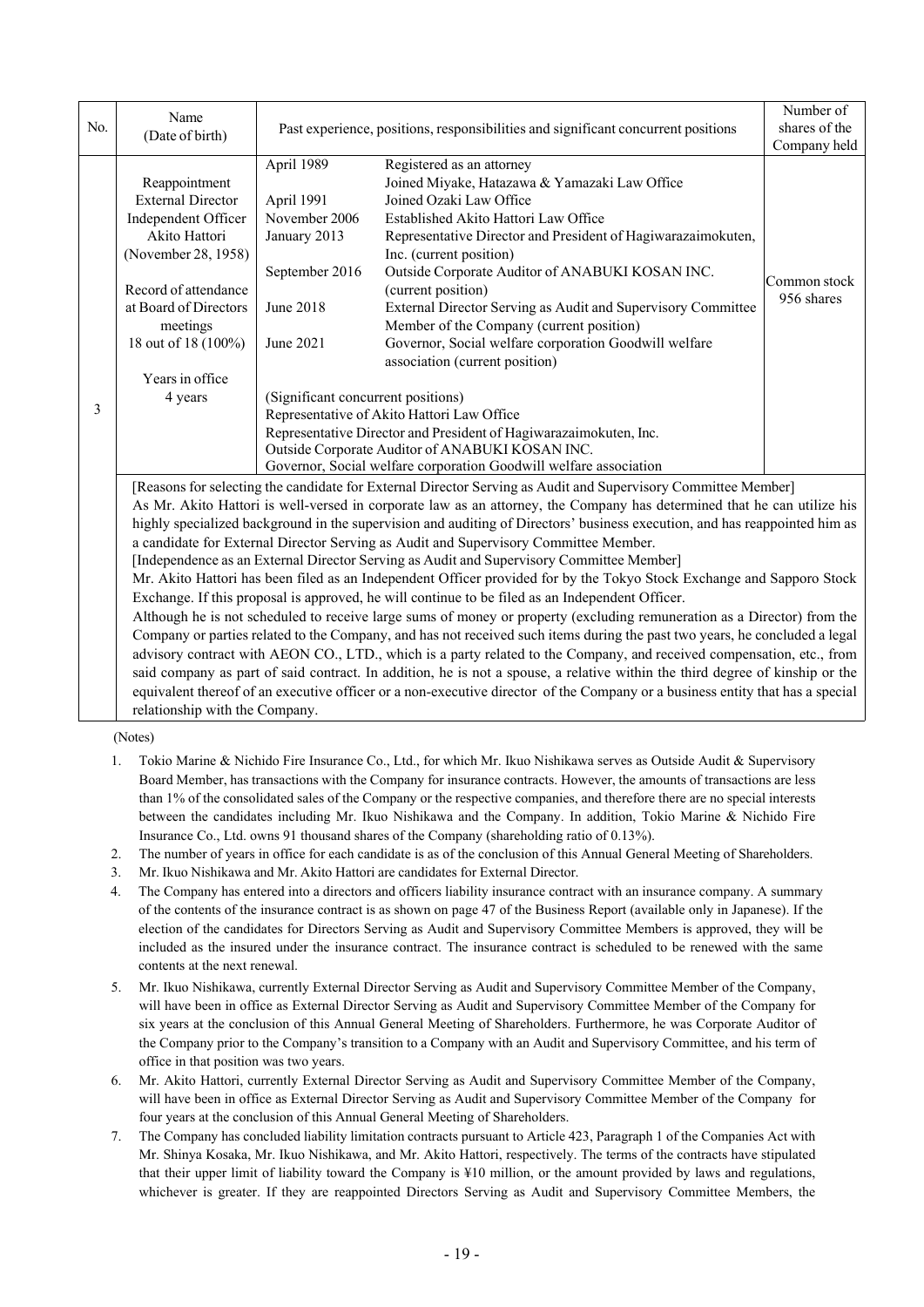Company plans to continue with said contracts.

8. Designation of Independent Officers is made pursuant to the "MEGMILK SNOW BRAND Co., Ltd. Independence Standards for External Directors" on page 24.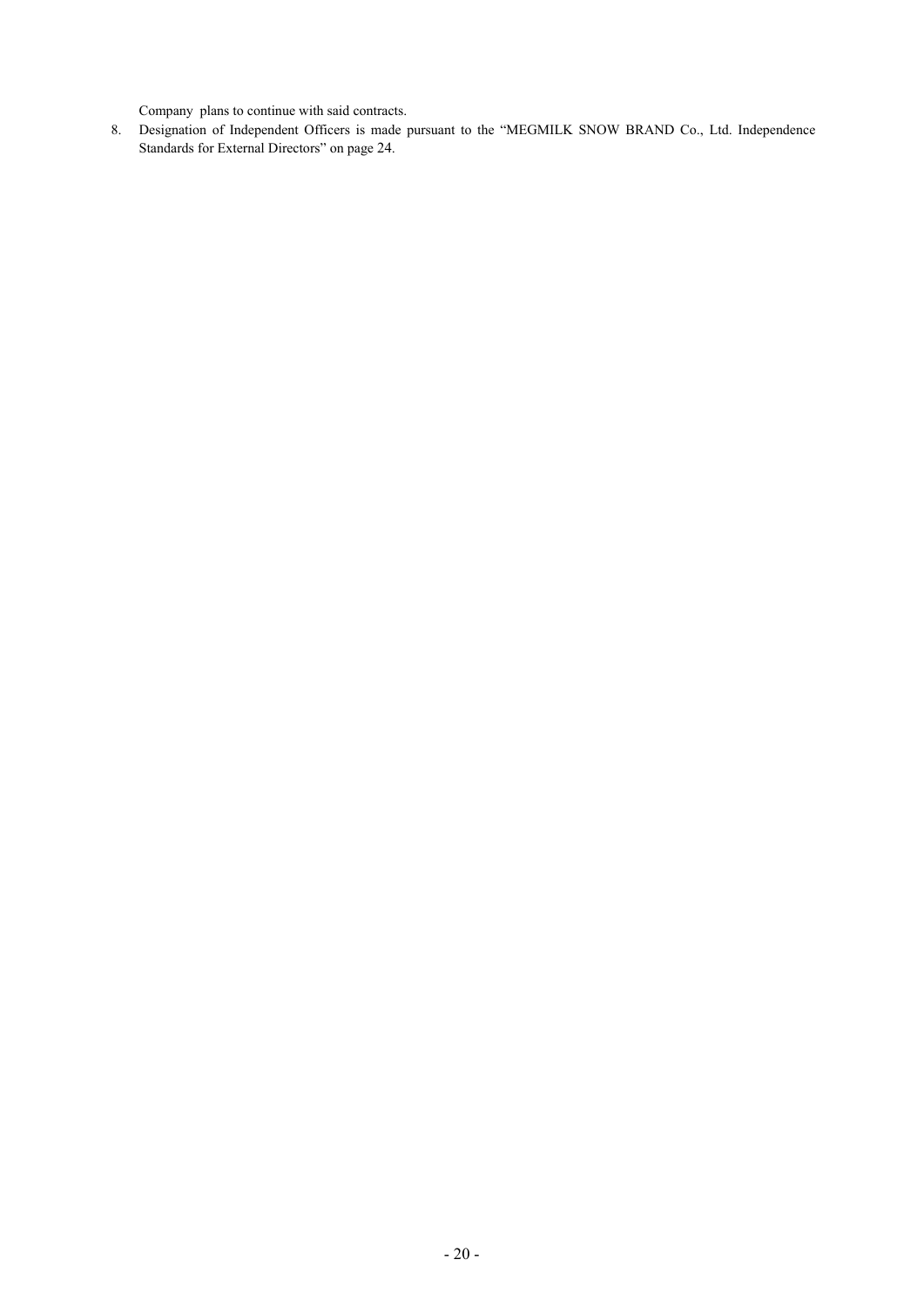### **Proposal 4:** Election of Two Substitute Directors Serving as Audit and Supervisory Committee Members

To prepare for the case where the number of Directors Serving as Audit and Supervisory Committee Members falls below the number required by laws and regulations, the Company proposes the election of two Substitute Directors Serving as Audit and Supervisory Committee Members.

The candidates for Substitute Directors Serving as Audit and Supervisory Committee Members are as follows. Mr. Kotaro Yamashita is a candidate for Substitute Director for Mr. Shinya Kosaka if Proposal 3 is approved and passed as proposed. Similarly, Mr. Tomohiko Manabe is a candidate for Substitute External Director for Mr. Ikuo Nishikawa and Mr. Akito Hattori if Proposal 3 is approved and passed as proposed. The resolution of this proposal shall remain in effect up to the beginning of the next Annual General Meeting of Shareholders.

The candidates for Substitute Directors Serving as Audit and Supervisory Committee Members were decided after deliberation by the Nomination Advisory Committee, which comprises of a majority of independent External Directors.

In addition, this proposal has been approved in advance by the Audit and Supervisory Committee.

| No. | Name                                                                                                                                  | Past experience and significant concurrent positions |                                                                                               | Number of<br>shares of the |  |  |
|-----|---------------------------------------------------------------------------------------------------------------------------------------|------------------------------------------------------|-----------------------------------------------------------------------------------------------|----------------------------|--|--|
|     | (Date of birth)                                                                                                                       |                                                      | Company held                                                                                  |                            |  |  |
|     |                                                                                                                                       |                                                      |                                                                                               |                            |  |  |
|     |                                                                                                                                       | June 1995                                            | Joined Snow Brand Milk Products Co., Ltd.                                                     |                            |  |  |
|     |                                                                                                                                       | April 2010                                           | Deputy General Manager, General Affairs Dept. of the                                          |                            |  |  |
|     |                                                                                                                                       |                                                      | Company                                                                                       |                            |  |  |
|     |                                                                                                                                       | June 2013                                            | General Manager, General Affairs Dept.                                                        |                            |  |  |
|     | Kotaro Yamashita<br>(October 7, 1962)                                                                                                 | April 2017                                           | General Manager, Internal Audit Dept.                                                         |                            |  |  |
|     |                                                                                                                                       | June $2020$                                          | General Manager, Audit Office of Snow Brand Seed Co., Ltd.                                    | Common stock               |  |  |
|     |                                                                                                                                       | June 2021                                            | Corporate Auditor of Snow Brand Seed Co., Ltd. (current                                       | $2,208$ shares             |  |  |
|     |                                                                                                                                       |                                                      | position)                                                                                     |                            |  |  |
|     |                                                                                                                                       |                                                      | To the present                                                                                |                            |  |  |
|     |                                                                                                                                       | (Significant concurrent positions)                   |                                                                                               |                            |  |  |
|     |                                                                                                                                       |                                                      | Corporate Auditor of Snow Brand Seed Co., Ltd.                                                |                            |  |  |
|     | [Reasons for selecting the candidate for Substitute Director Serving as Audit and Supervisory Committee Member]                       |                                                      |                                                                                               |                            |  |  |
|     | As Mr. Kotaro Yamashita has abundant experience in audits at the Company and group companies, the Company has determined              |                                                      |                                                                                               |                            |  |  |
|     | that he has the appropriate experience and capabilities to supervise and audit Directors' business execution, etc., and has appointed |                                                      |                                                                                               |                            |  |  |
|     |                                                                                                                                       |                                                      | him as a candidate for Substitute Director Serving as Audit and Supervisory Committee Member. |                            |  |  |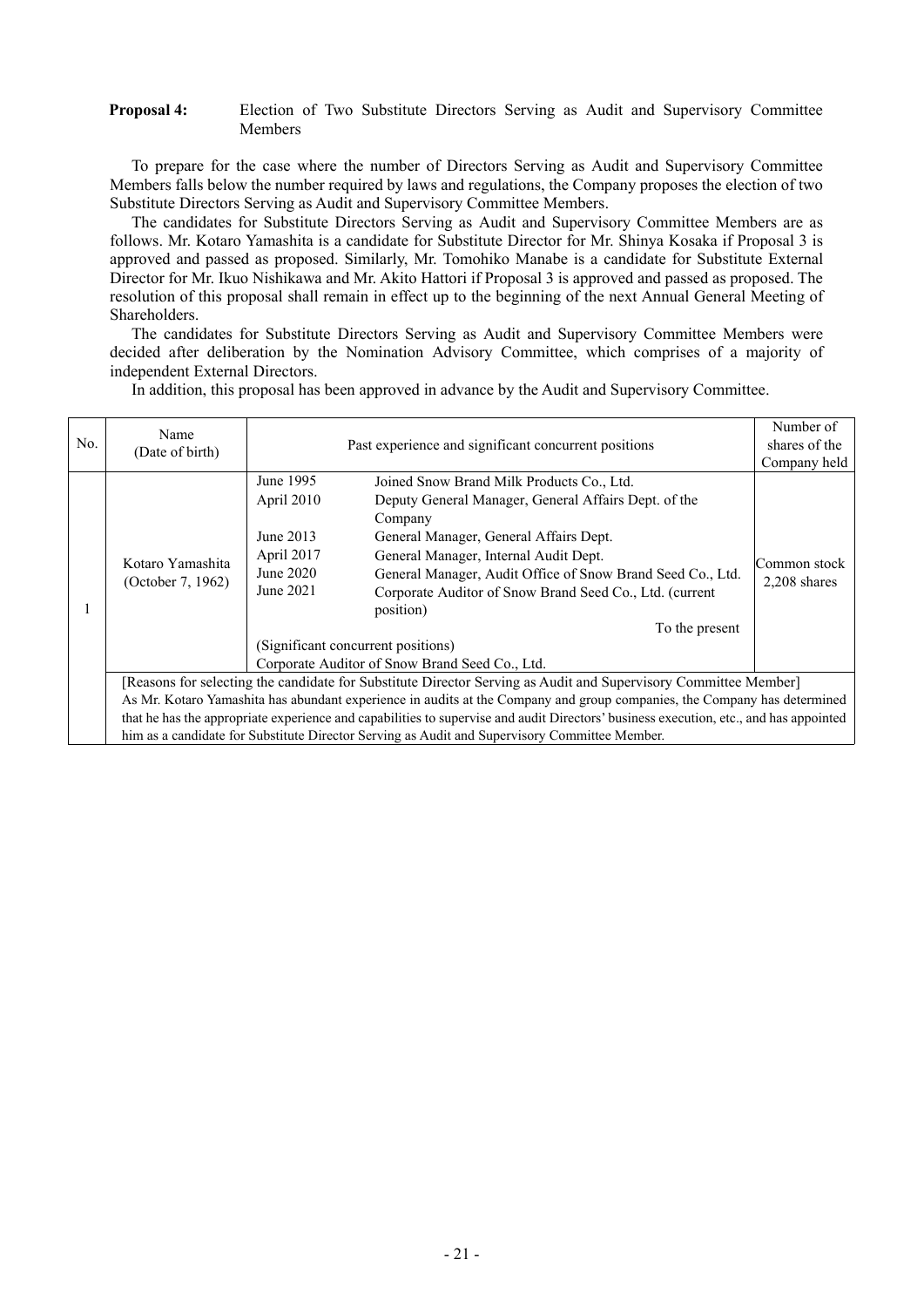|         |                                                                                                                                                                                                                                                                                                                                                                                                                                                                                                 |                                                                                                       |                                                                                                                      | Number of    |  |  |  |
|---------|-------------------------------------------------------------------------------------------------------------------------------------------------------------------------------------------------------------------------------------------------------------------------------------------------------------------------------------------------------------------------------------------------------------------------------------------------------------------------------------------------|-------------------------------------------------------------------------------------------------------|----------------------------------------------------------------------------------------------------------------------|--------------|--|--|--|
| No.     | Name<br>(Date of birth)                                                                                                                                                                                                                                                                                                                                                                                                                                                                         | Past experience and significant concurrent positions                                                  | shares of the                                                                                                        |              |  |  |  |
|         |                                                                                                                                                                                                                                                                                                                                                                                                                                                                                                 |                                                                                                       | Company held                                                                                                         |              |  |  |  |
|         |                                                                                                                                                                                                                                                                                                                                                                                                                                                                                                 | October 1991                                                                                          | Joined Showa Ota & Co. (currently Ernst & Young ShinNihon<br>LLC)                                                    |              |  |  |  |
|         |                                                                                                                                                                                                                                                                                                                                                                                                                                                                                                 | May 2007                                                                                              | Partner of Ernst & Young ShinNihon (currently Ernst & Young<br>ShinNihon LLC)                                        |              |  |  |  |
|         |                                                                                                                                                                                                                                                                                                                                                                                                                                                                                                 | <b>July 2010</b>                                                                                      | Partner of Certified Public Tax Accountants' Co. Takano Sogo<br><b>Accounting Firm</b>                               |              |  |  |  |
|         |                                                                                                                                                                                                                                                                                                                                                                                                                                                                                                 | <b>July 2013</b>                                                                                      | Senior Partner of Certified Public Tax Accountants' Co.<br>Takano Sogo Accounting Firm                               |              |  |  |  |
|         |                                                                                                                                                                                                                                                                                                                                                                                                                                                                                                 | May 2015                                                                                              | Outside Director of Freund Corporation                                                                               |              |  |  |  |
|         |                                                                                                                                                                                                                                                                                                                                                                                                                                                                                                 | June 2015                                                                                             | Outside Corporate Auditor of NIPPON SHUPPAN HANBAI<br>INC. (currently NIPPAN GROUP HOLDINGS, INC.) (current          | Common stock |  |  |  |
|         | Tomohiko Manabe                                                                                                                                                                                                                                                                                                                                                                                                                                                                                 | June 2017                                                                                             | position)<br>Outside Corporate Auditor of Shuppan Kyodo Ryutsu Inc.<br>(current position)                            |              |  |  |  |
|         | (October 3, 1963)                                                                                                                                                                                                                                                                                                                                                                                                                                                                               | March 2019                                                                                            | Corporate Auditor of Humans' Data Inc. (current position)                                                            | 0 shares     |  |  |  |
|         |                                                                                                                                                                                                                                                                                                                                                                                                                                                                                                 | June 2019                                                                                             | Councilor of the Nakabe Scholarship Foundation (current                                                              |              |  |  |  |
|         |                                                                                                                                                                                                                                                                                                                                                                                                                                                                                                 |                                                                                                       | position)                                                                                                            |              |  |  |  |
|         |                                                                                                                                                                                                                                                                                                                                                                                                                                                                                                 | September 2020                                                                                        | Representative Partner of Certified Public Tax Accountants'                                                          |              |  |  |  |
| 2       |                                                                                                                                                                                                                                                                                                                                                                                                                                                                                                 |                                                                                                       | Co. Takano Sogo Accounting Firm (current position)                                                                   |              |  |  |  |
|         |                                                                                                                                                                                                                                                                                                                                                                                                                                                                                                 |                                                                                                       | To the present                                                                                                       |              |  |  |  |
|         |                                                                                                                                                                                                                                                                                                                                                                                                                                                                                                 | (Significant concurrent positions)                                                                    |                                                                                                                      |              |  |  |  |
|         |                                                                                                                                                                                                                                                                                                                                                                                                                                                                                                 | Representative Partner of Certified Public Tax Accountants' Co. Takano Sogo<br><b>Accounting Firm</b> |                                                                                                                      |              |  |  |  |
|         |                                                                                                                                                                                                                                                                                                                                                                                                                                                                                                 | Outside Corporate Auditor of NIPPAN GROUP HOLDINGS, INC.                                              |                                                                                                                      |              |  |  |  |
|         |                                                                                                                                                                                                                                                                                                                                                                                                                                                                                                 | Outside Corporate Auditor of Shuppan Kyodo Ryutsu Inc.                                                |                                                                                                                      |              |  |  |  |
|         |                                                                                                                                                                                                                                                                                                                                                                                                                                                                                                 | Corporate Auditor of Humans' Data Inc.                                                                |                                                                                                                      |              |  |  |  |
|         |                                                                                                                                                                                                                                                                                                                                                                                                                                                                                                 |                                                                                                       |                                                                                                                      |              |  |  |  |
|         | Councilor of the Nakabe Scholarship Foundation<br>[Reasons for selecting the candidate for Substitute External Director Serving as Audit and Supervisory Committee Member                                                                                                                                                                                                                                                                                                                       |                                                                                                       |                                                                                                                      |              |  |  |  |
|         | and outline of expected role]                                                                                                                                                                                                                                                                                                                                                                                                                                                                   |                                                                                                       |                                                                                                                      |              |  |  |  |
|         |                                                                                                                                                                                                                                                                                                                                                                                                                                                                                                 |                                                                                                       | Mr. Tomohiko Manabe has a specialized and high degree of knowledge and wide-ranging experience as a certified public |              |  |  |  |
|         |                                                                                                                                                                                                                                                                                                                                                                                                                                                                                                 |                                                                                                       | accountant, although he has not been directly involved in the management of a company in the past. The Company has   |              |  |  |  |
|         | determined that he will be able to draw on his background in the supervision and auditing of Directors' business execution, and                                                                                                                                                                                                                                                                                                                                                                 |                                                                                                       |                                                                                                                      |              |  |  |  |
|         | has appointed him as a candidate for Substitute External Director Serving as Audit and Supervisory Committee Member.<br>[Independence as a Substitute External Director Serving as Audit and Supervisory Committee Member]<br>Mr. Tomohiko Manabe is not scheduled to receive large sums of money or property (excluding remuneration as a Director) from<br>the Company or parties related to the Company, and has not received such items during the past two years. In addition, he is not a |                                                                                                       |                                                                                                                      |              |  |  |  |
|         |                                                                                                                                                                                                                                                                                                                                                                                                                                                                                                 |                                                                                                       |                                                                                                                      |              |  |  |  |
|         |                                                                                                                                                                                                                                                                                                                                                                                                                                                                                                 |                                                                                                       |                                                                                                                      |              |  |  |  |
|         | spouse, a relative within the third degree of kinship or the equivalent thereof of an executive officer or a non-executive director of                                                                                                                                                                                                                                                                                                                                                          |                                                                                                       |                                                                                                                      |              |  |  |  |
|         |                                                                                                                                                                                                                                                                                                                                                                                                                                                                                                 |                                                                                                       | the Company or a business entity that has a special relationship with the Company.                                   |              |  |  |  |
| (Notes) |                                                                                                                                                                                                                                                                                                                                                                                                                                                                                                 |                                                                                                       |                                                                                                                      |              |  |  |  |
|         | 1.                                                                                                                                                                                                                                                                                                                                                                                                                                                                                              |                                                                                                       | There is no significant conflict of interest between the Company and each candidate.                                 |              |  |  |  |

2. Mr. Tomohiko Manabe is a candidate for Substitute External Director Serving as Audit and Supervisory Committee Member.

- 3. The Company has entered into a directors and officers liability insurance contract with an insurance company. A summary of the contents of the insurance contract is as shown on page 47 of the Business Report (available only in Japanese). In the event that the candidates are appointed as Directors Serving as Audit and Supervisory Committee Members, each of them will be included as the insured under the insurance contract.
- 4. In the event that each candidate assumes the position as a Director Serving as Audit and Supervisory Committee Member, the Company plans to conclude a liability limitation contract with each candidate pursuant to Article 423, Paragraph 1 of the Companies Act. The terms of the contract shall stipulate that each candidate's upper limit of liability toward the Company is ¥10 million or the amount provided by laws and regulations, whichever is greater.
- 5. Mr. Tomohiko Manabe meets the "MEGMILK SNOW BRAND Co., Ltd. Independence Standards for External Directors" on page 24. If he assumes the position as External Director Serving as Audit and Supervisory Committee Member, he will be filed as an Independent Officer provided for by the Tokyo Stock Exchange and Sapporo Stock Exchange.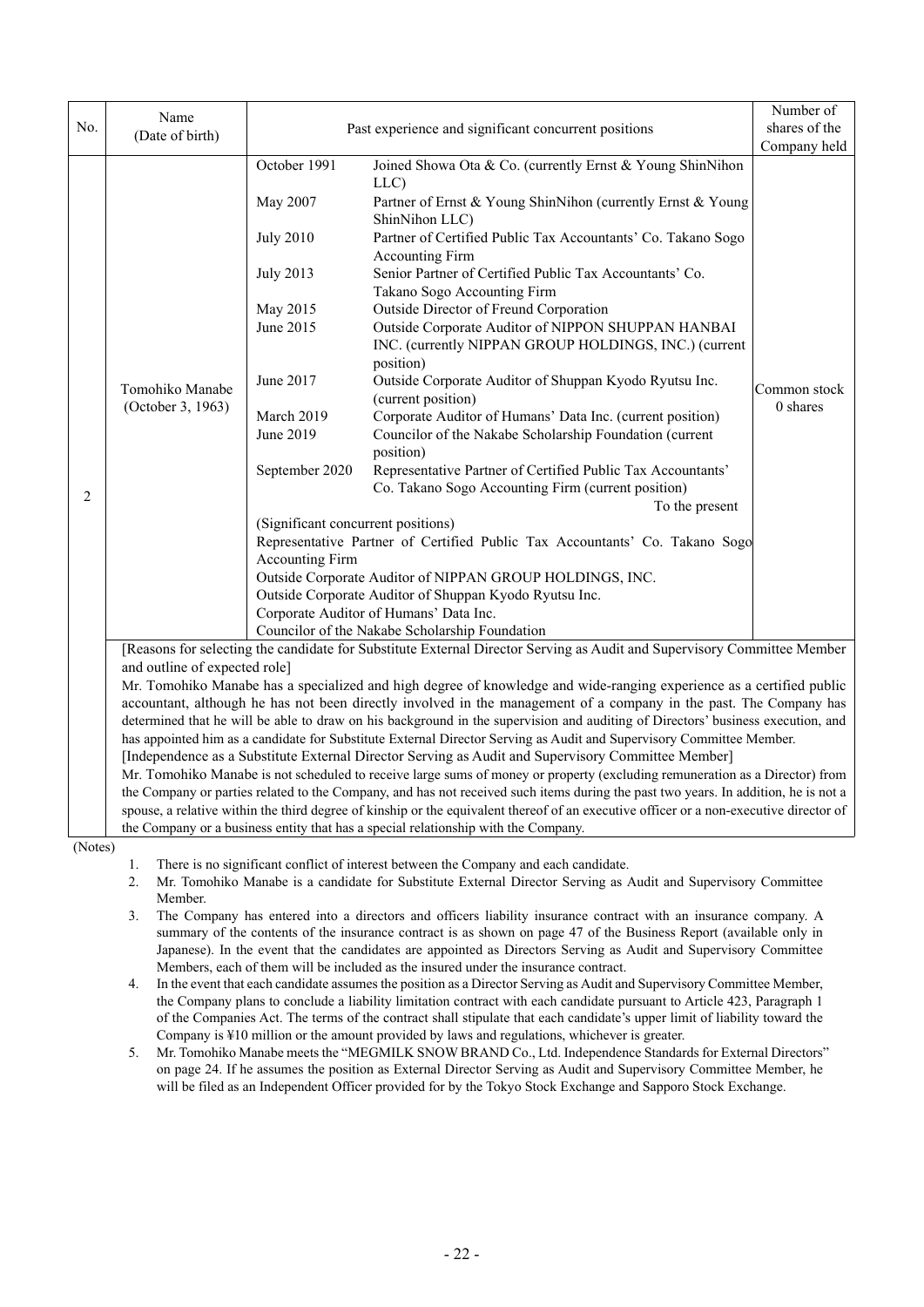## (Reference)

Skill Matrix of Candidates for Directors

MEGMILK SNOW BRAND Group's approach to the balance of the Board of Directors, etc., necessary for the Group's sustainable growth and medium- to long-term enhancement of corporate value is described in the "Nomination Policies for Candidates for Director" (page 24).

If Proposals 2 and 3 are approved as proposed, the structure of the Board of Directors will be as follows.

| Name and<br>Category                                              | Position to be<br>assumed                                                              | Corporate<br>management<br>/Business<br>strategy | Global | Financial<br>accounting | Legal affairs<br>/Risk<br>management | Consumer<br>perspectives/<br>Sustainability | $\operatorname{Sales}/$<br>Marketing | Production &<br>Technology<br>$/\mathrm{R\&D/SCM}$ | Dairy farming<br>& Procurement<br>/Agriculture<br>management<br>base | HR $\&$ Labor<br>relations/HR<br>development |
|-------------------------------------------------------------------|----------------------------------------------------------------------------------------|--------------------------------------------------|--------|-------------------------|--------------------------------------|---------------------------------------------|--------------------------------------|----------------------------------------------------|----------------------------------------------------------------------|----------------------------------------------|
| Masatoshi Sato                                                    | Representative<br>Director and<br>President                                            |                                                  |        |                         |                                      |                                             |                                      |                                                    |                                                                      |                                              |
| Tomomi Ishii                                                      | Representative<br>Director and<br><b>Executive Vice</b><br>President                   |                                                  |        |                         |                                      |                                             |                                      |                                                    |                                                                      |                                              |
| Hideki Motoi                                                      | Representative<br>Director and<br><b>Executive Vice</b><br>President                   |                                                  |        |                         |                                      |                                             |                                      |                                                    |                                                                      |                                              |
| Takehiko Inoue                                                    | Director and<br>Managing<br>Executive Officer                                          |                                                  |        |                         |                                      |                                             |                                      |                                                    |                                                                      |                                              |
| Satoshi Inaba                                                     | Director and<br>Managing<br>Executive Officer                                          |                                                  |        |                         |                                      |                                             |                                      |                                                    |                                                                      |                                              |
| Ryoichi<br>Sueyasu                                                | Director and<br>Managing<br><b>Executive Officer</b>                                   |                                                  |        |                         |                                      |                                             |                                      |                                                    |                                                                      |                                              |
| Teiji Iwahashi                                                    | Director and<br>Managing<br><b>Executive Officer</b>                                   |                                                  |        |                         |                                      |                                             |                                      |                                                    |                                                                      |                                              |
| Kumiko Bando<br>External<br>Director<br>Independent<br>Officer    | <b>External Director</b>                                                               |                                                  |        |                         |                                      |                                             |                                      |                                                    |                                                                      |                                              |
| Hiroshi Fukushi<br>External<br>Director<br>Independent<br>Officer | <b>External Director</b>                                                               |                                                  |        |                         |                                      |                                             |                                      |                                                    |                                                                      |                                              |
| Shinya Kosaka                                                     | Director Serving<br>as Audit and<br>Supervisory<br>Committee<br>Member                 |                                                  |        |                         |                                      |                                             |                                      |                                                    |                                                                      |                                              |
| Ikuo Nishikawa<br>External<br>Director<br>Independent<br>Officer  | <b>External Director</b><br>Serving as Audit<br>and Supervisory<br>Committee<br>Member |                                                  |        |                         |                                      |                                             |                                      |                                                    |                                                                      |                                              |
| Akito Hattori<br>External<br>Director<br>Independent<br>Officer   | <b>External Director</b><br>Serving as Audit<br>and Supervisory<br>Committee<br>Member |                                                  |        |                         |                                      |                                             |                                      |                                                    |                                                                      |                                              |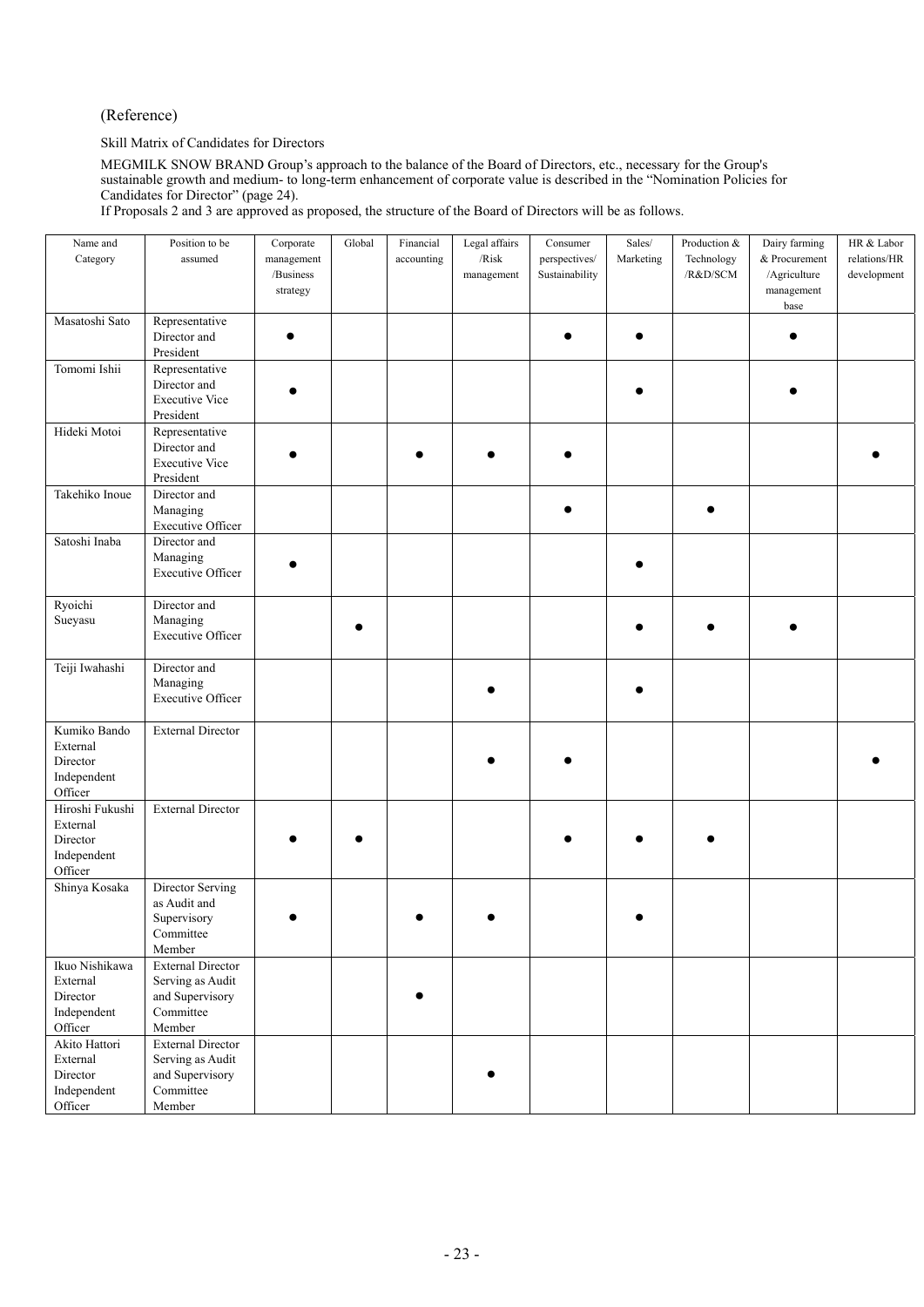### Opinion of the Audit and Supervisory Committee

The Audit and Supervisory Committee carefully reviewed the proposal for election of Directors (excluding Directors Serving as Audit and Supervisory Committee Members) and their remuneration, including confirmation of discussions at the Nomination Advisory Committee and the Compensation Advisory Committee (where three External Directors, including two External Audit and Supervisory Committee Members, account for a majority of the members).

The Audit and Supervisory Committee has judged that the candidates for Directors (excluding Directors Serving as Audit and Supervisory Committee Members) are suitable as candidates for Directors of the Company because they have been nominated through appropriate nomination procedures and they have a high level of expertise and abundant experience and have deep knowledge of the Company's management philosophy and management approach.

Furthermore, the Audit and Supervisory Committee has judged that the procedures for making decisions on remuneration for Directors (excluding Directors Serving as Audit and Supervisory Committee Members) were appropriate and that the content of the remuneration, etc. was appropriate based on the concept of the remuneration system, specific calculation method, etc.

#### Reference Material

#### Nomination Policies for Candidates for Director

Under the premise that none of the candidates for Directors (excluding Directors Serving as Audit and Supervisory Committee Members) fall under any of the disqualifying reasons stipulated by the Companies Act, the candidates are appointed from among persons who possess high ethics, in addition to superior personality, insight, ability, and abundant experience for conducting overall corporate monitoring and supervision of business execution. They are appointed also in consideration of a well-balanced Board of Directors without an overabundance of specialties in any particular field.

Under the premise that none of the candidates for Directors Serving as Audit and Supervisory Committee Members fall under any of the disqualifying reasons stipulated by the Companies Act, the candidates are appointed from among persons who possess high ethics, in addition to superior personality, insight, ability, and abundant experience for conducting overall corporate monitoring and supervision of business execution. They are appointed also in consideration of whether they can secure their independence from officers with executive authority or whether they can maintain a fair and impartial attitude, etc. The candidates for Directors Serving as Audit and Supervisory Committee Members must include at least one person who has expertise in finance and accounting.

MEGMILK SNOW BRAND Co., Ltd. Independence Standards for External Directors

MEGMILK SNOW BRAND CO., Ltd. (hereinafter the "Company") and its subsidiaries (collectively, the "Group") judges External Directors (hereinafter "External Directors") to be sufficiently independent so long as they do not fall under any of the following.

- 1. The following individuals who have had business transactions with the Company or its subsidiaries in any of the past three fiscal years
	- (1) Of those who have the Company or its subsidiaries as a client, an individual who the Group has paid an amount totaling more than 2% of the consolidated net sales of that business partner or an officer or employee who executes business of that corporation such as an executive Director, an Executive Officer, or others (hereinafter "executives")
	- (2) Of those who the Company or its subsidiaries have as a client, an individual or their executives who pays to the Group an amount totaling more than 2% of the Group's consolidated net sales
	- (3) An individual or their executives whose loans to the Company or its subsidiaries total more than 2% of the Group's consolidated total assets
	- (4) A consultant, accounting professional, or legal professional who has received from the Company or its subsidiaries monetary or other assets totaling ¥10 million or 2% of total revenue, whichever is